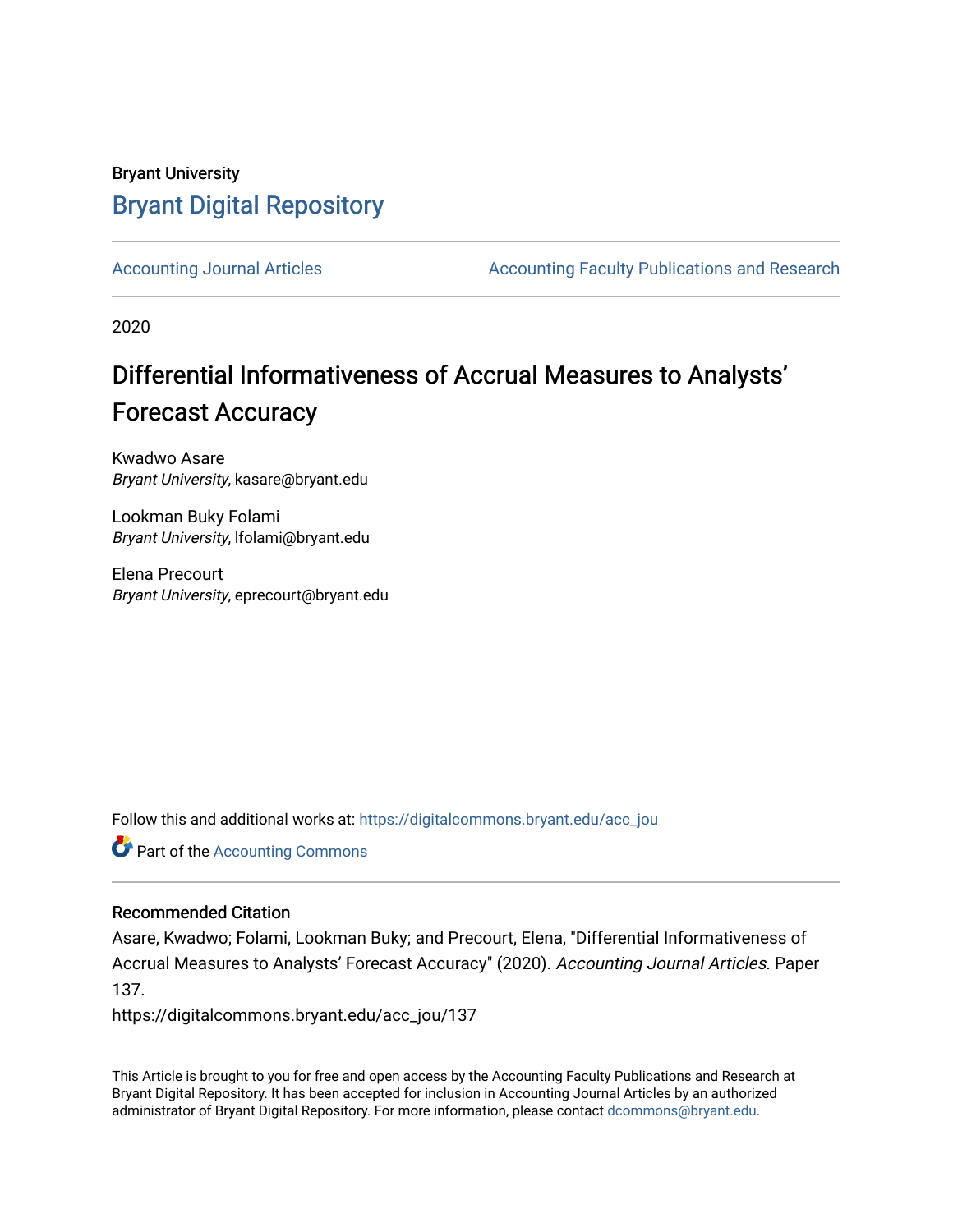## **Differential Informativeness of Accrual Measures to Analysts' Forecast Accuracy**

Kwadwo Asare Bryant University

Lookman Buky Folami Bryant University

> Elena Precourt Bryant University

#### **ABSTRACT**

This paper evaluates whether analysts incorporate formal measures of earnings quality into their earnings forecasts. It examines whether the accrual ratio and abnormal accruals, measured with the Modified Jones (1991) Model of discretionary accruals, differentially inform analysts' earnings forecasts. It uses the accuracy of analysts' forecast as a context in which to evaluate how well analysts incorporate effects of the information contained in accrual ratio and abnormal accruals. The results indicate that the accrual ratio is negatively related to the absolute value of analysts' forecast errors while the Modified Jones (1991) Model of discretionary accruals have virtually no economic effect on analysts' forecast error. The insignificant effect of discretionary accruals on analysts' forecast may be attributed to analysts having already incorporated the information therein in their earnings forecasts, effect of the accrual anomaly having been largely arbitraged away by market participants or both. This paper contributes to the research on analysts' earnings forecast and earnings quality and helps bridge the gap between practice and theory by demonstrating the differential impact of discretionary accruals (favored by academics) and the accrual ratio (favored by analysts) on analysts' forecast accuracy. This study informs researchers and policy makers interested in better understanding how analysts affects the financial markets including how they may have learned from previously documented market anomalies such as the accrual anomaly. This is important as ultimately, efficient economy-wide capital allocation decisions are based partly on outputs of analysts' forecasting processes.

Keywords: accrual ratio, analysts' forecast error, discretionary accrual, earnings quality

Copyright statement: Authors retain the copyright to the manuscripts published in AABRI journals. Please see the AABRI Copyright Policy at http://www.aabri.com/copyright.html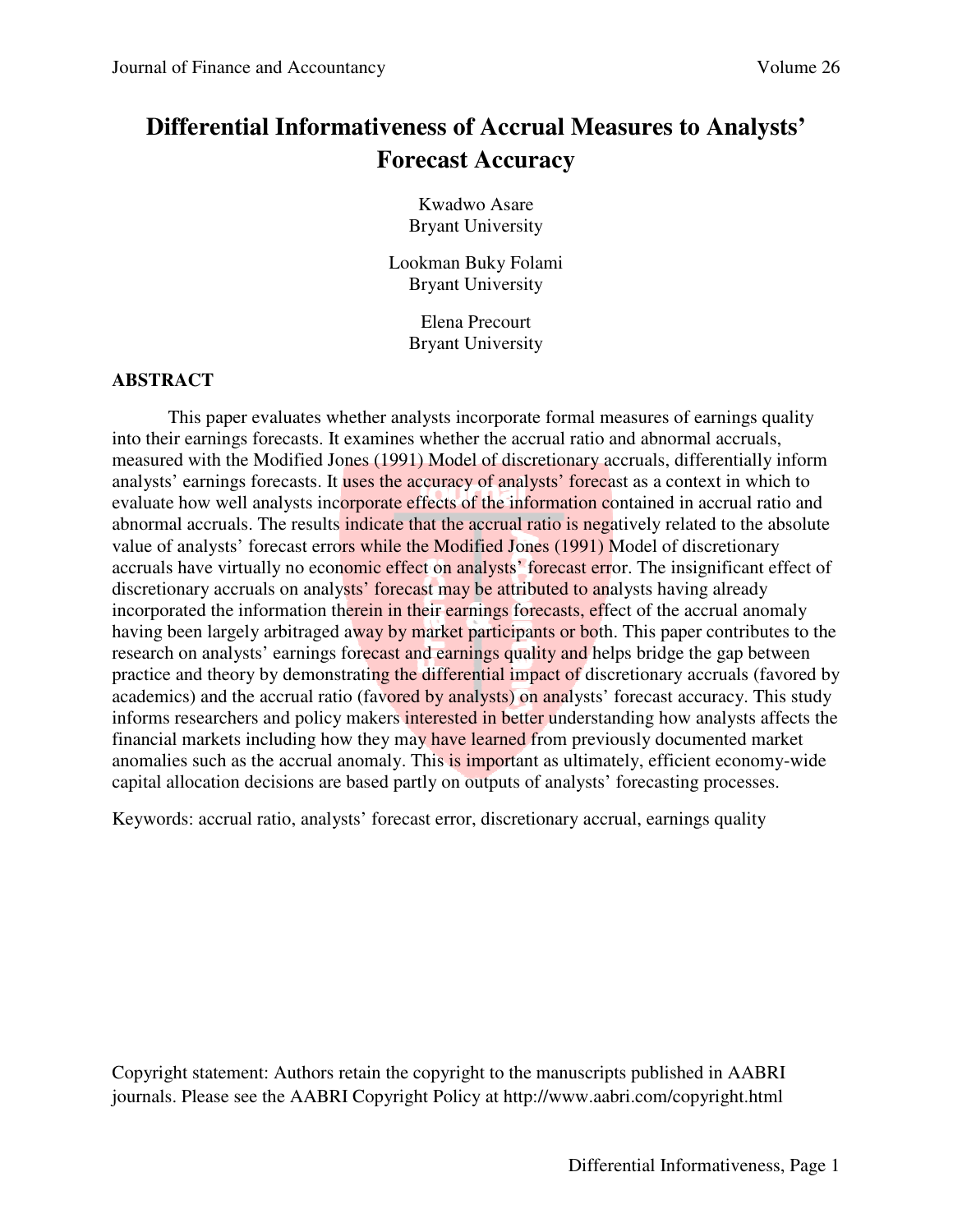#### **1. INTRODUCTION**

This paper evaluates how influential discretionary accruals and the accrual ratio are to analysts' earnings forecast accuracy. A widely-accepted measure of Discretionary Accruals is the Modified Jones (1991) model-based discretionary accrual (Dechow et al., 1995). The accrual ratio is an accepted measure of earnings quality among analysts that gauges the size of the accrual portion of earnings. Details on how the accrual ratio is calculated is in the Appendix. This paper responds to Brown et al.'s (2015) call for more research into the "black box" of inputs to analysts' forecasts and to Richardson et al.'s (2010) call for research that can help improve the quality of earnings forecasts.

This study finds that the accrual ratio is consistently negatively related to the absolute value of analysts' earnings forecast error. That is, higher values of accrual ratio are associated with lower absolute analysts' forecast error, suggesting that higher accrual ratios may denote higher information content. Higher accruals designed to manage earnings denote lower earnings quality (e.g. Libby et al., 2007; Kaplan-Schweser, 2017; Sloan1996), thus one would expect analysts to rely less on information from firms with higher accrual ratios. However, if higher accrual ratio denotes useful information, this would explain the significant negative association to absolute earnings forecast errors. This is especially so because a negative association then suggests that analysts do use the accrual ratio as a gauge of earnings quality. This is plausible in a setting where analysts accept management comments about earnings expectations with minimal, if any, pushback and **dubbed a "coziness explanation".** Coziness between analysts and top management can result in superior information flow to the analyst, helping reduce earnings forecast error. A recent review of how analysts work lends credence to this view (Brown et al., 2015).

An alternative interpretation is that analysts are more diligent in evaluating firms with high accrual ratios, helping minimize the forecast errors of such firms. This scenario is referred to as a "diligence explanation". Sensitivity tests using optimistic analysts forecast errors as a proxy for coziness and pessimistic analysts' forecast errors as a proxy for diligence suggest that there is support for both explanations, though the "coziness explanation" has a stronger effect on analysts' forecast errors.

Discretionary accruals are either not related to earnings forecasts errors or when they are, their coefficients are too small, close to zero. This aspect of the results suggests that the information content of discretionary accruals are already impounded into analysts' earnings forecasts, the effect of excessive accruals has been arbitraged away (Collins et al., 2003; Ke and Petroni, 2004), or both.

Despite decades of academic work on sell-side analysts' forecasts, the decision-making processes of analysts generally and the inputs to their earnings forecasts particularly are still a relative "black box" to academic researchers (e.g., Brown, 2011; Brown et al., 2015). For example, Brown et al. (2015) report that analysts tend to take financial statements at face value as they have little incentive to identify egregious financial statement misreporting and outright fraud. This paper is important because since analysts are influential information intermediaries who have significant influence on the optimal functioning of the financial markets, it is essential for researchers and policy makers to understand the inputs to their forecasting processes. This is especially important since forecasted earnings are important inputs to equity valuation based on firm fundamentals.

Furthermore, extensive research on the accrual anomaly (Sloan, 1996; Dechow et al., 1995) has likely contributed to its reduced effect in the capital markets (e.g., Collins et al., 2003).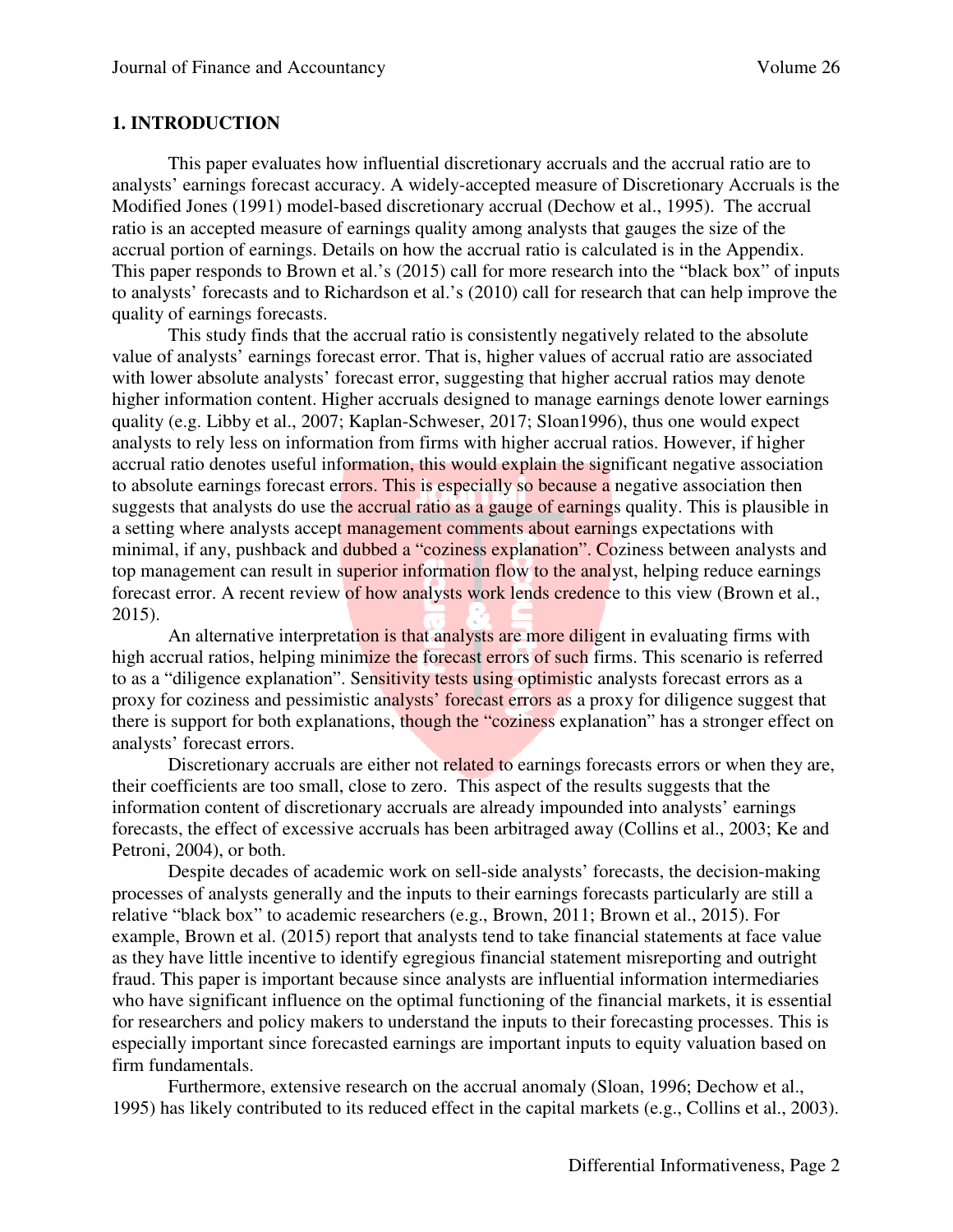The diminished effect of the accrual anomaly in the capital markets, the fact that researchers cannot directly observe inputs to analysts' earnings forecasts, and the prominence of the accrual ratio in CFA review materials provides the motivation for the investigation of the relative importance of the accrual ratio and discretionary accruals to analysts' earnings forecast errors.

Finally, this paper's findings suggest that when forecasting future earnings, analysts rely more on information obtained from a firm's management and the accrual ratio than information from discretionary accruals as a measure of quality of the reported earnings. Coziness between analysts and top management and hence superior information flow to the analysts becomes more important for firms with low earnings quality as indicated by the negative relation between high accrual ratios and the absolute value of analysts' earnings forecast error.

The results also suggest that analysts have alternative ways of evaluating earnings quality besides what academics perceive they should use. Importantly, the results indicate that analysts rely less on discretionary accruals, which suggests that they likely rely on a diversity of information about firms to form judgements on earnings quality rather than on a formal measure of earnings quality, consistent with the findings by Brown et al. (2015). Specifically, the results suggest that analysts rely more on the accrual ratio as a gauge of earnings quality. The Modified Jones (1991) Model discretionary accruals have little or no effect on analysts' forecast errors. This paper contributes to the research into analysts' decision-making processes **(**e.g., Sloan, 1996; Brown et al., 2015; Bradshaw et al., 2016).

The rest of the paper is **organized as follows.** Section 2 presents a brief literature and related research question. Section 3 contains the research design. Sections 4 and 5 include the results and conclusions, respectively.

#### **2. LITERATURE AND RESEARCH QUESTION**

Whereas early research on sell-side analysts paid more attention to statistical properties of analysts forecast (e.g., Brown et al., 1987; Sloan, 1996; Rangan and Sloan, 1998), more recent and contemporaneous research are increasingly focusing on deciphering the "black box" of the decision-making contexts of sell-side analysts (e.g., Brown, 1993; Ramnah et al., 2008; Bradshaw, 2011; Brown et al., 2015)

Dechow and Schrand (2004) define high quality earnings as those that annuitize the intrinsic value of the firm. That is, they (1) accurately reflects current performance, (2) accurately predict future performance (persistence), and (3) reflects underlying intrinsic value (i.e., reflected in stock prices).

Dechow (1994) and Dechow et al. (2003) report that **e**arnings are more predictable than cash flows because, (1) earnings have higher persistence, (2) earnings have less transitory components (3) earnings are less volatile than cash flows. In particular, earnings are more persistent than Free Cash Flow (FCF) and Cash Flow from Operations (CFO). Total cash flows too can be less effective in predicting earnings and cash flows because they tend to contain significant transitory components such as Cash Flow from Investing activities (CFI) and Cash Flow from Financing activities (CFF).

However, the persistence of earnings can be dampened by the component that is based on accruals because accruals can be easily "managed" and estimation errors in accruals mean that a portion of the accruals tend to reverse, increasing its volatility. The increased volatility in turn contributes to lowering the persistence of accruals. Alternatively, unmanaged accruals may provide more information that contribute to the persistence of earnings.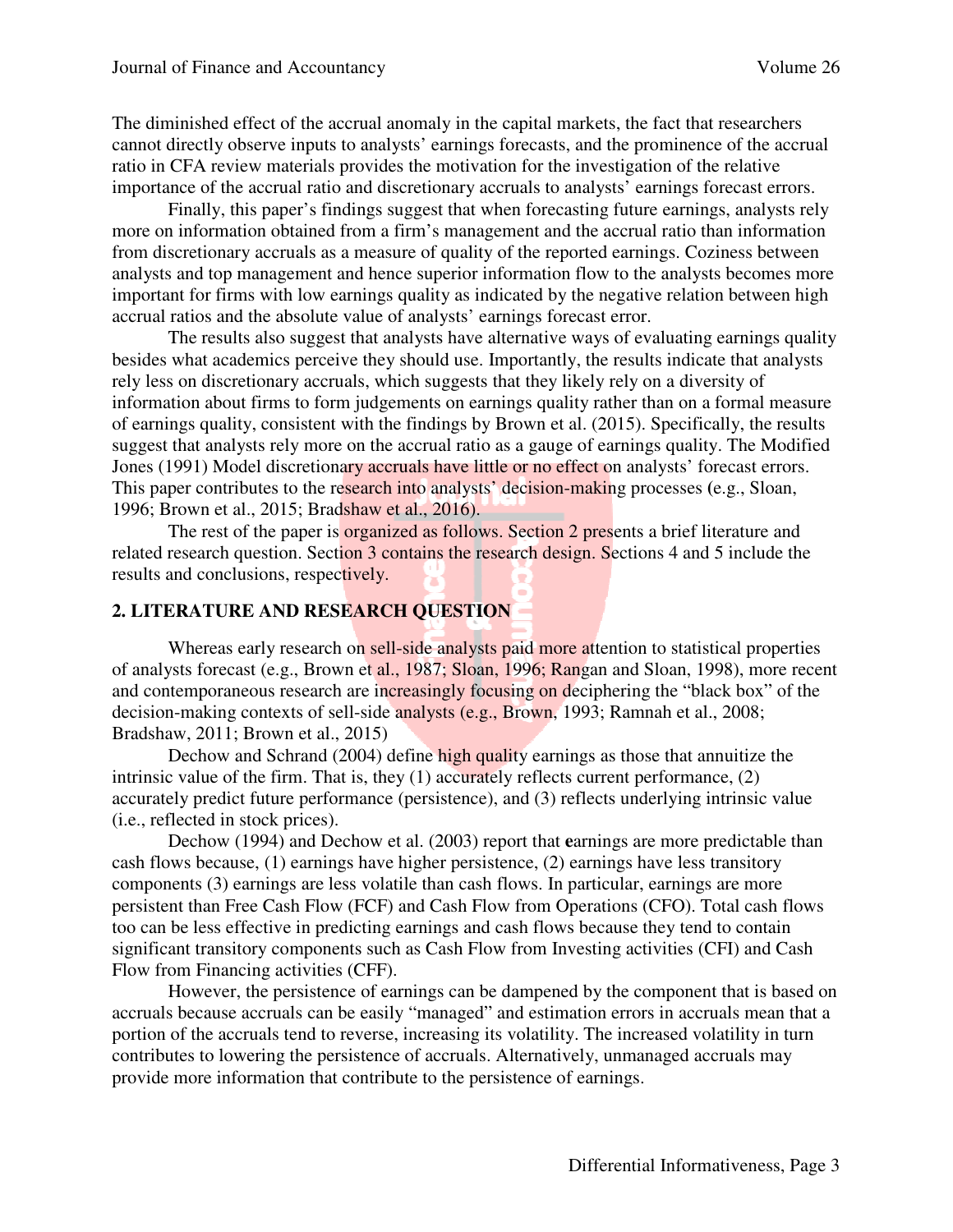$\overline{a}$ 

In the context of the aforementioned measures of earnings quality, numerous evidence in the accounting and finance literature suggest that investors misperceive the properties of earnings. For example, Debondt and Thaler (1985) find evidence that subsequent reversals of price reaction to earnings news are signs of investor overreaction. Subsequently, Sloan (1996) present evidence that the financial markets do not appreciate the lower persistence of the accrual component of earnings and overprices it. Using data from 1962 through 1991 Sloan (1996) finds that earnings are more persistent than cash flows. Furthermore, earnings that are backed by cash flows are more persistent than those backed by accruals. The difference in persistence is in part because accruals are more volatile because of reversals of over and underestimation of accruals (transitory components). Xie (2001) demonstrates that the overpricing of accruals that Sloan (1996) documents is primarily driven by the overpricing of abnormal accruals.

Bradshaw et al. (2001) find that analysts only partially adjust for the tendency of accrualbased earnings to be less persistent than those backed by cash flows. Collins et al. (2003) find that institutional investors trade on the accrual anomaly, effectively arbitraging it away, but only after the publication of Sloan (1996). Thus, the properties of accrual (particularly their size and persistence) have emerged as popular gauges of earnings quality in the accounting literature<sup>1</sup>.

However, there is still scant evidence of what sell-side analysts use as inputs to their earnings forecasts generally and as gauges of earnings quality particularly (Brown et al., 2015.)

Furthermore, analysts tend to be optimistic in their earnings forecast, especially analysts of investment banks that do business with the firm being covered (Dechow et al., 2000; Beyer and Guttman, 2011). Gu et al. (2013) find that institutional ownership is associated with optimistic forecasts and higher trading commissions for the analyst's employer. Bradshaw et al. (2016) find that forecast difficulty interacts with analysts' incentives to create a wider span of outcomes that facilitates more optimistically biased forecasts and subsequent "walkdowns" of those forecasts making them easier to meet or beat.

This evidence contradicts to an extent, analysts' incentives to make accurate stock price forecast and recommendations since biased earnings forecasts (even if accurate) can result in erroneous stock price forecasts to the extent the earnings forecasts which are inputs to stock price forecasts are not backed up by the fundamental economics of the firm. For example, Brown et al. (2015) find that analysts have strong incentives to satisfy their institutional investor clients, who tend to be sophisticated and so can be rigorous judges of the quality of an analyst's work (earnings and stock price forecasts). Thus, analysts have incentives to seek more reliable source of information to make their forecasts more accurate. This information may be from management, especially in situations where analysts have a cozy relationship with the firm. Otherwise, analysts would need to exercise more diligence in the evaluation of the information content of high accrual ratios.

This research is similar to Bradshaw et al. (2001) in that it evaluates how analysts account for accruals in their earnings forecasts, but it differs from Bradshaw et al. (2001) in a number of ways. It differs from Bradshaw et al. (2001) in motivation. Research subsequent to Sloan (1996) documents that sophisticated investors have been exploiting the accrual anomaly (Collins et al., 2003; Ke and Petroni, 2004). Furthermore Graham, et al. (2005) and Dichev et al. (2013) document that managers use "real" earnings management transactions to meet investor expectations even if it destroys shareholder wealth in the long run. Ostensibly "real" earnings management transaction may not be picked up as motivated by earnings management since they

 $<sup>1</sup>$  Since the properties of accrual have emerged as a dominant measure of earnings quality, it is important to assess if</sup> and how analysts incorporate two of the top measures of accrual-based measures of earnings quality.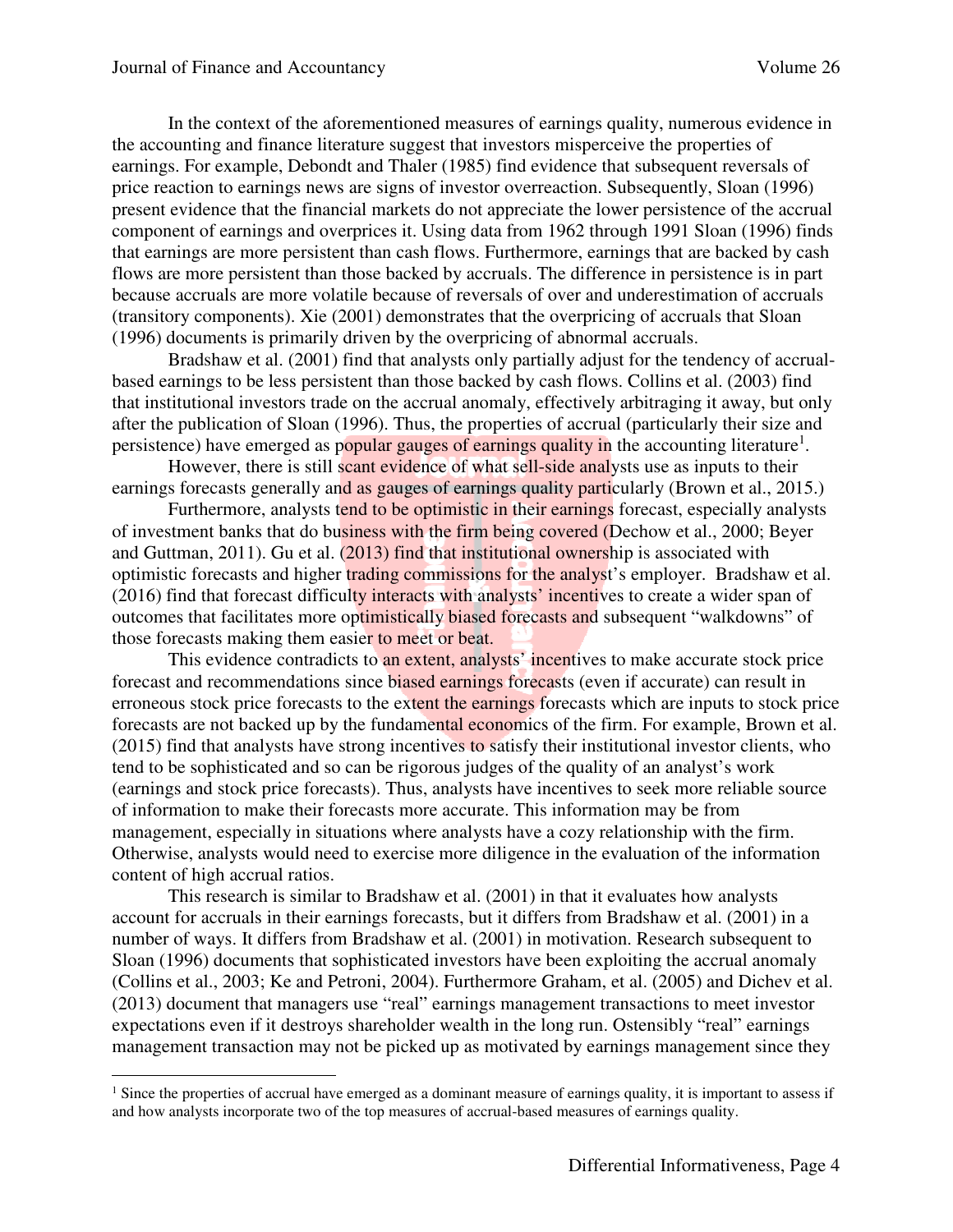have been designed to appear like an ordinary business transaction. Thus, it is an empirical question whether two of the popular measures of earnings management, one representing managed earnings and the other representing both managed and unmanaged earnings, are differentially informative to analysts' forecast accuracy.

 The Jones Model Discretionary Accruals is a popular model used to measure managed earnings and is preferred by academic researchers, while the accrual ratio, which is similar to Bradshaw et al.'s measure of accruals, appears to be favored by analysts (Kaplan-Schweser 2017). Note that the accrual ratio contains both managed and unmanaged earnings, and so would be more challenging for analysts to parse, especially in light of Graham et al. (2005) and Dichev et al. (2013)'s findings. Furthermore, Dechow and Schrand (2004) suggests that analysts may use total accrual as a proxy for discretionary accrual since the correlation between the two measures is over 80% (Dechow et al., 2003). Thus, while this study evaluates how very different accrual measures inform or influence analysts forecast accuracy, Bradshaw et al. (2001) examine how operating accruals influence analysts' earnings forecast levels.

 Another motivation for this research is that though post-Sloan (1996) research has documented some arbitraging away of the accrual anomaly, it is not clear that exploitation of this information extends to analysts' earnings forecasts. If analysts, like other sophisticated market participants now incorporate information in accruals in their earnings forecasts, do they do so differently with respect to managed accruals (which is represented by discretionary accruals) and total accruals (which is represented by the accrual ratio). The accrual ratio<sup>2</sup> is an accepted measure of earnings quality in the analyst community and is a gauge of the size of the accrual portion of earnings. Details of how the accrual ratio is calculated are included in the appendix.

Finally, while Bradshaw et al. (2001) builds on Sloan (1996) to test if analysts reflect the information content of accruals and cash flows in their future forecasts, this research paper evaluates how two accrual measures compare in informing analysts' forecast accuracy. In particular, Bradshaw et al. (2001) tests to see if analysts incorporate the fact that earnings high in accruals would reverse in subsequent years compared to those high in cash. These differences in focus have implications for the research designs of the two studies. Like Sloan (1996), Bradshaw et al. (2001) tests persistence, with the latter's primary dependent variable being analysts' one year ahead forecasts. This paper's focus is on how two popular measures of accrual influence analysts' forecast accuracy.

 Following the analysis of the literature, this study attempts to answer the following research question.

Research Question: What is the comparative informativeness of the discretionary accruals and the accrual ratio to sell-side analysts' earnings forecast errors?

#### **3. RESEARCH DESIGN AND DATA**

 $\overline{a}$ 

In this study the accrual ratio is used as a proxy of analysts' measure of earnings quality. The accrual ratio is a primary measure of earnings quality presented in review materials for the CFA exam and many financial accounting texts feature a similar ratio, the Quality of Income, which is cash flow from operations (CFO) divided by net income (e.g., Libby et al., 2007; Kaplan-Schweser, 2017). There are balance sheet-based and cash flow-based accrual ratios. This paper uses the cash flow-based accrual ratio because of Hribar and Collins' (2002) note of

 $2$  The CFA Institute study materials present the Accrual Ratio as a measure of earnings quality with firms with high accrual ratios having lower quality earnings.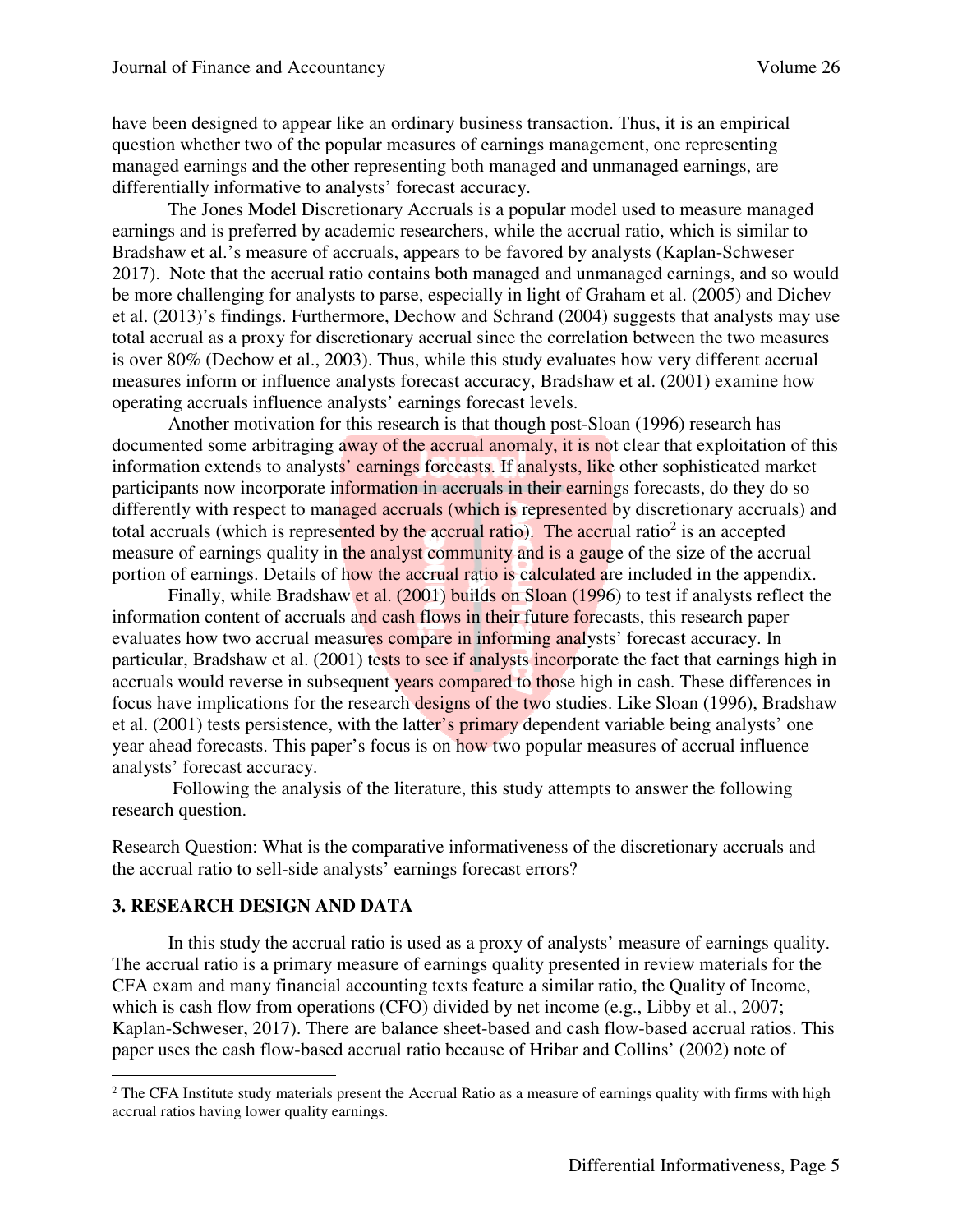caution for the potential of non-articulation events such as mergers and acquisitions to distort balance sheet-based accrual measures<sup>3</sup>.

The analysts' earnings measure of accrual ratio is: Accrual Ratio<sup>CF</sup> =  $(NI - CFO - CFI) /$  $(NOA<sub>END</sub> + NOA<sub>BEG</sub>)$  / 2 where  $NOA = Net$  operating assets, defined as Total Assets – Total Debt. CFO = Cash Flow from Operations, and CFI = Cash Flow from Investing activities. As the formula shows the accrual ratio relates accrual to cash flows. Details of its derivation are in the appendix. The other measure of earnings quality (favored by academics) is discretionary accruals. This study uses the Modified Jones Model discretionary accruals. The details of estimation are also included in the appendix.

The accuracy of analysts' forecasts are influenced by several factors including the number of analysts following a firm, the proportion of shares outstanding held by institutional investors (e.g., Ajinkya et al., 2005), and growth prospects. The greater the number of analysts' following a firm, the more likely information about the firm would be disseminated among the analysts and by extension, investors (e.g., Lang and Lundholm, 1996; Lang et al., 2003). The variable NUMEST controls for the number of analysts following a firm. Institutional investors tend to exert a monitoring role on firms, likely improving the quality of information that firms with large institutional shareholders release to the markets (e.g., Gillan and Starks, 2003).

However, institutional ownership is also associated with biased earnings forecasts as they tend to use their allocation of trading commissions to exert pressure on analysts to issue optimistic forecasts on stocks in which they have long positions (e.g., Gu et al., 2013). IOR is a proxy for the ratio of shares outstanding owned by institutional investors. Not only is it more challenging to accurately forecast earnings and stock prices for growing firms and industries (e.g., Bhushan, 1989; Byard et al., 2006) but also prior research suggests that Earnings Response Coefficients (ERCs) tend to be stronger for growth companies (e.g., Collins and Kothari, 1989; Skinner and Sloan, 2002). Book-to-market ratio BKMKT controls for firms' growth prospects.

Because of the liquidation option, losses are relatively less persistent and so more difficult to forecast (Hayn, 1995). Firm years with losses are captured with the LOSS variable, which is 1 for loss years, 0 otherwise. Since certain industries may experience idiosyncratic shocks, discretionary accrual is estimated by controlling for the industry to which a firm belongs using two digit SIC codes. Zmijewski's ZSCORE controls for a firm's overall financial health (Zmijewski, 1984) because financially distressed firms face peculiar challenges that make forecasting their earnings challenging. Examples are meeting working capital needs and debt obligations. Larger Z-scores signify greater financial distress.

#### **Timing of financial information flows to analysts.**

 $\overline{a}$ 

Analysts get access to companies' financial information before the financial statements are formally published. This happens through their contacts with management, conference calls, press releases etc. (e.g., Brown et al., 2015). Also, analysts update their annual earnings forecasts as companies release quarterly financial information. These institutional processes underlie the choice of using contemporaneous accrual ratio as a gauge of analysts' measure of earnings quality.

<sup>&</sup>lt;sup>3</sup> The balance sheet-based accrual ratio is: Accrual Ratio<sup>BS</sup> = (NOA<sub>END</sub> – NOA<sub>BEG</sub>) / (NOA<sub>END</sub> + NOA<sub>BEG</sub>) / 2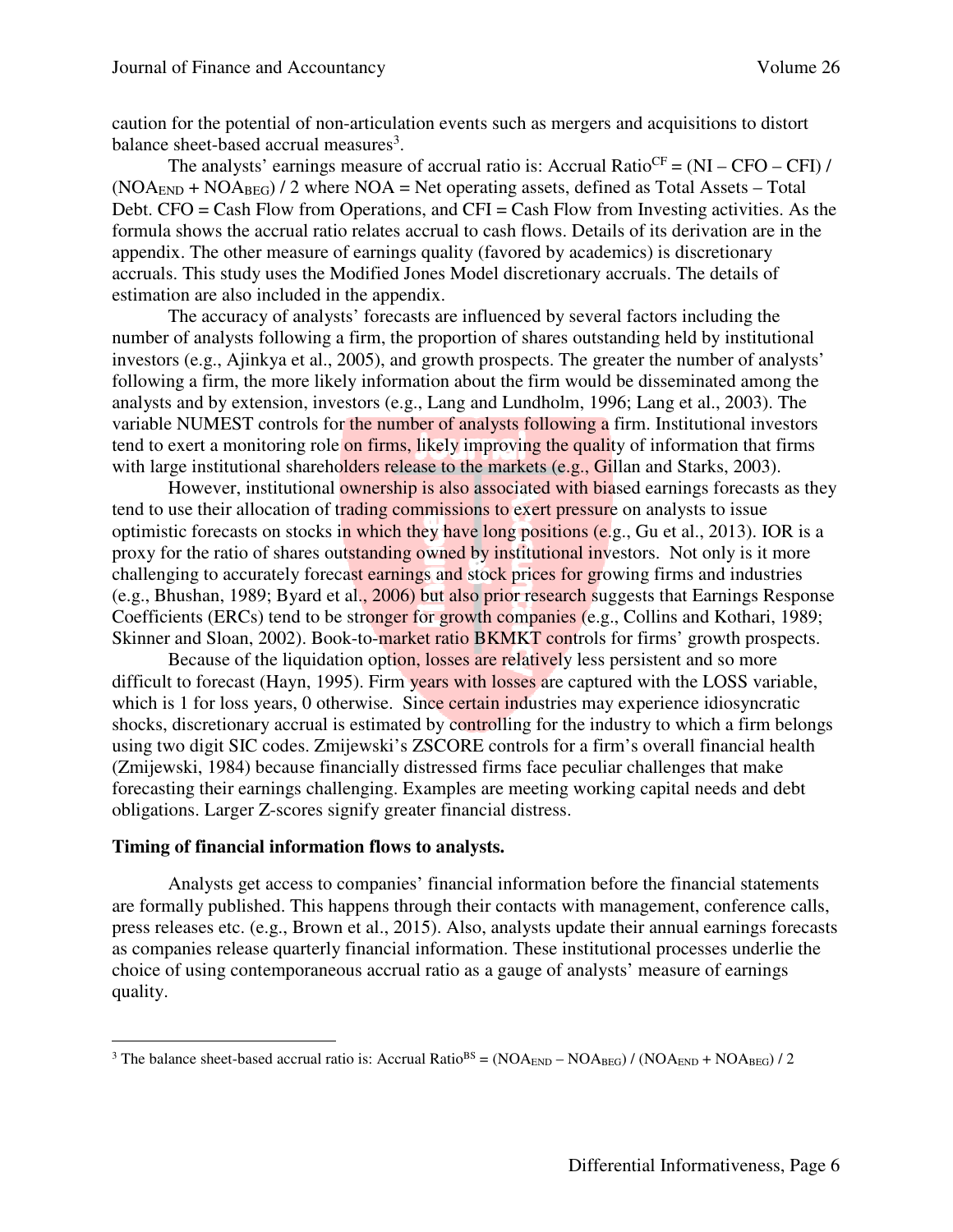The informativeness of the two earnings quality measures is tested by estimating the following models:

ABS FCSTERROR<sub>t</sub> =  $\alpha$  +  $\delta$ <sub>1</sub> ACCRATIO +  $\delta$ <sub>2</sub>ACCRUAL-INCREASED +  $\delta$ <sub>3</sub>ROA +  $\delta_4$ NUMEST +  $\delta_5$ IOR +  $\delta_6$ BKMKT +  $\delta_7$ ZSCORE +  $\delta_7$ LOSS +  $\varepsilon_t$  (1)

ABS\_FCSTERROR<sub>t</sub> =  $\alpha$  +  $\delta$ <sub>1</sub> DACC2 +  $\delta$ <sub>2</sub>ROA +  $\delta$ <sub>3</sub>NUMEST +  $\delta$ <sub>4</sub>IOR +  $\delta$ <sub>5</sub>BKMKT +  $\delta_6 \text{ZSCORE} + \delta_7 \text{LOSS} + \varepsilon_t$  (2)

Next, this study decomposes earnings (ROA) into an accrual-based component (ACCRINC) and a cash component, cash flow from operations (CFO).

ABS\_FCSTERROR<sub>t</sub> =  $\alpha$  +  $\delta$ <sub>1</sub> ACCRATIO +  $\delta$ <sub>2</sub> ACCRUAL-INCREASED +  $\delta$ <sub>3</sub>ACCRINC +  $\delta_4$ CFO +  $\delta_5$ NUMEST +  $\delta_6$ IOR +  $\delta_7$ BKMKT +  $\delta_8$ ZSCORE +  $\delta_9$ LOSS +  $\epsilon_t$  (3)

ABS\_FCSTERROR<sub>t</sub> =  $\alpha$  +  $\delta_1$  DACC2 +  $\delta_2$ ACCRINC +  $\delta_3$ CFO +  $\delta_4$ NUMEST +  $\delta_5$ IOR +  $\delta_6$ BKMKT +  $\delta_7$ ZSCORE +  $\delta_8$ LOSS + ε<sub>t</sub> (4)

#### Where

 $\overline{a}$ 

ABS\_FCSTERROR = Absolute value of analysts' forecast error, defined as actual EPS – mean analysts' EPS forecast for the firm for the year, scaled by ending share price for the fiscal year<sup>4</sup>; DACC2 = Absolute value of discretionary accrual estimated using the Modified Jones (1991) model and based on two digit industry level accrual in Dechow et al. (1995);  $ACCRATIO = Accrual ratio for the firm-year estimated using cash flow numbers. Accrual$  $Ratio<sup>CF</sup> = (NI - CFO - CFI) / (NOA<sub>END</sub> + NOA<sub>BCG</sub>) / 2;$ CFO = Cash flow from operations, scaled by average total assets;  $ACCRINC = Accrual based income, defined as  $NI - CFO$ , scaled by average total assets;$ ROA = Net income scaled by average total assets; NUMEST = Number of forecast estimates for the company; IOR = Percentage of the shares outstanding owned by institutional investors; BKMKT = Book-to-market ratio; ZSCORE = Zmijewski's Z-score.

All variables are calculated for each firm-year. All models include controls for 2-digit SIC industry codes and year fixed effects and except for the Modified Jones model discretionary accruals estimation which required some prior year variables, all variables are contemporaneous. This study does not use the performance-matched accrual measure of Kothari et al. (2005) because it can increase estimation errors as the matched firm itself could have its earnings managed (Dechow et al., 2010). This research uses absolute earnings forecast error to reduce the chances of firms with volatile forecasts appearing to have smaller forecast errors. This is important since the models are estimated cross-sectionally and individual analysts forecasts are not identifiable in the data.

<sup>&</sup>lt;sup>4</sup> The forecasts are average forecasts for each firm and so there is no particular issue date. However, I/B/E/S' documentation suggests that most of the forecasts are within two quarters to more than a year removed from the year end of the fiscal year being forecasted.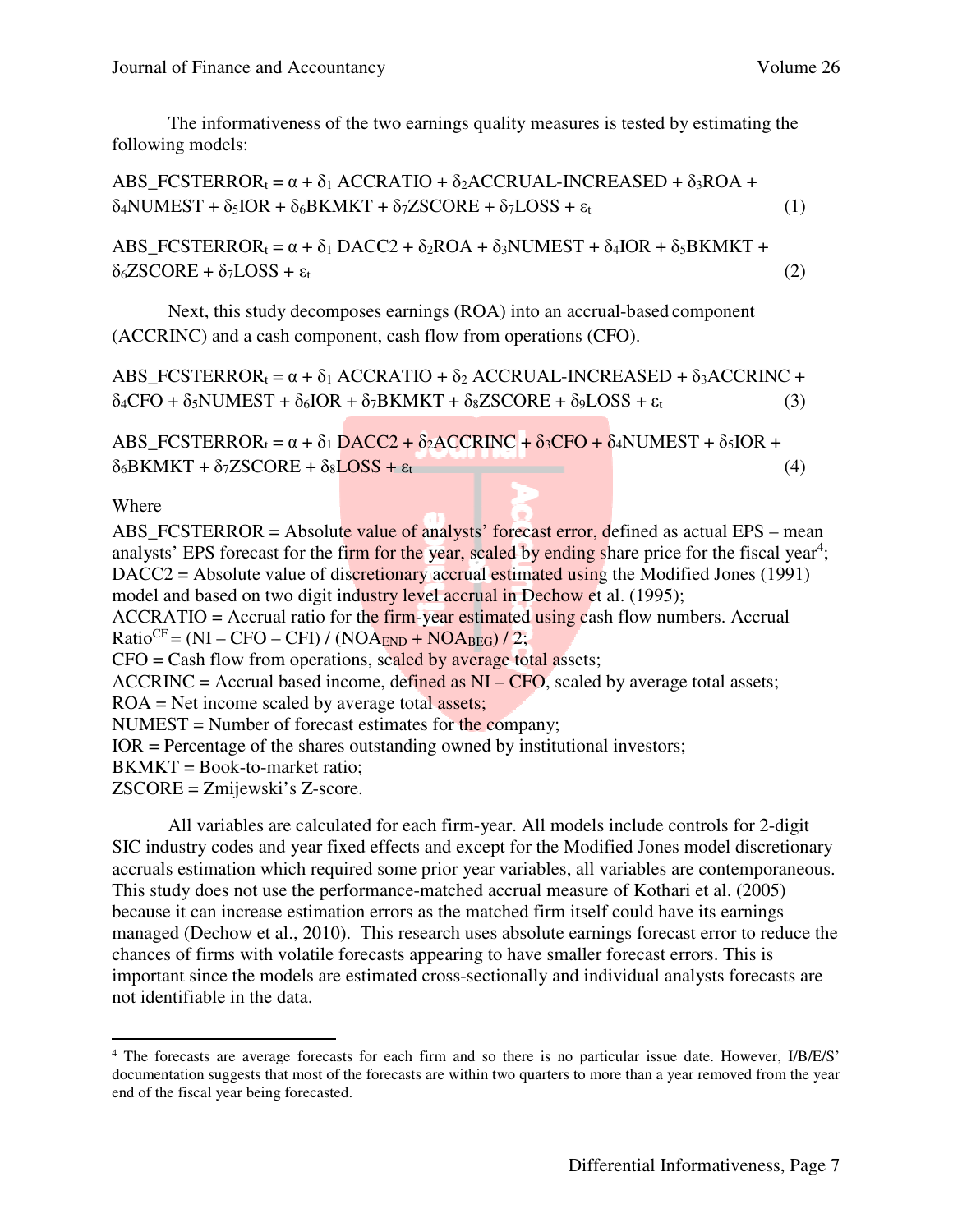Firm-years included in the model have data available for all variables and exclude financial and utility firms. Company financial data are from Compustat while returns data are from CRSP. These data are merged with analyst data from I/B/E/S. Earnings information is decomposable into an accrual and cash flow components. The final data set has 60,842 firm-year observations, spanning 1988-2014 and sixty two SIC industry codes. Customarily regulated financial and utility sector firms are excluded. The data are winsorized at the 2.5% and 97.5% levels.

#### **4. RESULTS**

#### **Descriptive Statistics**

The descriptive statistics exhibit great variability in the data. For example, the mean and standard deviation of forecast errors are -\$.01 and \$.05 respectively. The negative mean forecast error is consistent with the literature that analysts tend to exhibit optimism bias (e.g., Easterwood and Nutt, 1999; Lim, 2001). Scaled mean absolute forecast error and standard deviation are .02 and .06 respectively, where the scaling is done by stock price at the end of the fiscal year. Mean ROA is 0 and the standard deviation is .19, and about a third of observations (.30) represent firmyears with losses. When income is decomposed into cash flow from operations (CFO) and accrual components, the average accrual scaled by average total assets (Avg TA) is -.07 with a standard deviation of .10 while the CFO / Avg TA is .06 with a standard deviation of .15. These results are in Table 1 while the corresponding correlations are in Table 2. All the correlation coefficients are significant at the .05 level though most are quite small. Of the few larger correlations the following are more interesting and expected: LOSS and ROA (-.70), LOSS and CFO (-.54). Institutional share Ownership Ratio (IOR) and Number of EPS Estimates, (.42), and Book-to-market and Absolute value of Forecast Error (.29). As indicated in Tables 1 and 2.

#### **Multivariate Analysis Results**

#### **Analysts' forecasts.**

 $\overline{a}$ 

Analysts tend to have better forecast accuracy the more a firm earns. In other words, there is a negative association between absolute forecast error and earnings, measured by ROA. When earnings are decomposed into their cash flow (CFO / Avg TA) and accrual (Total Accrual / Avg TA) components, this negative association with absolute forecast error persists (see Table  $3$ <sup>5</sup>. This is expected as it is more difficult to forecast earnings for loss making firms (Hayn, 1995). There is a negative association between absolute analysts' earnings forecast error and the Accrual Ratio. If the accrual ratio is a measure of both managed and unmanaged earnings quality, then higher accrual ratio can imply higher quality earnings. Part of this negative association may be due to "true" earnings (i.e., unmanaged earnings) as higher earnings tend to

<sup>&</sup>lt;sup>5</sup> All regressions are estimated using robust standard errors, mitigating concerns about hetrosccedasticity. Using robust standard errors means that coefficient estimates are based on White Heteroscedasticity-Consistent estimators; this makes OLS-based inferences apt (Greene 2003). All regressions are also clustered by firm to help address any issues with serial correlations.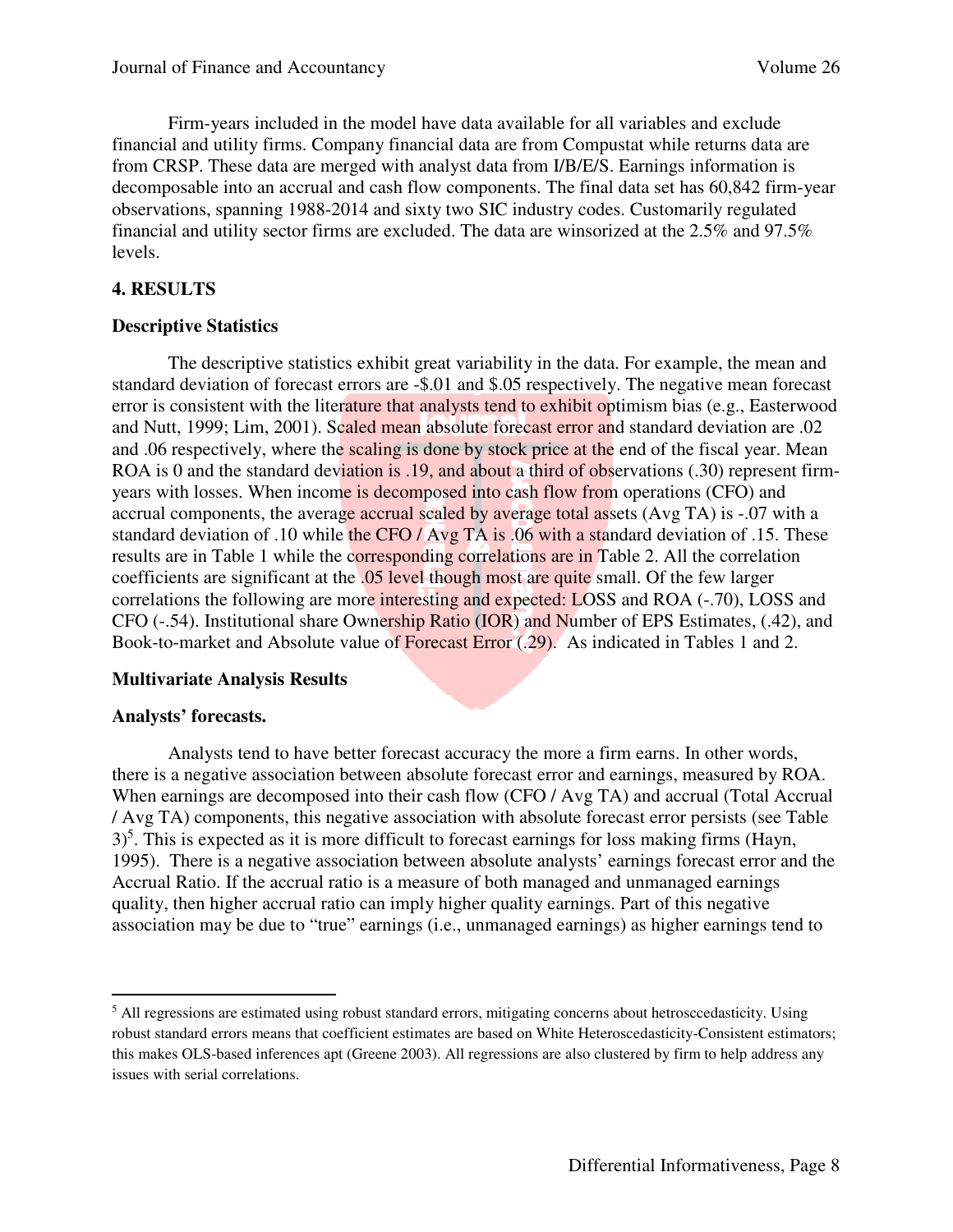be associated with lower forecast errors and a significant portion of most firms' earnings are accrual-based (see tables 1, 2 and 3). As indicated in Table 3, 4 and 5.

Two interpretations of the negative association between earnings forecast error and analysts' measure of earnings quality (the Accrual Ratio) are offered. As part of their work, analysts necessarily must cultivate good working relations with top managers of companies. It is possible for these relations to become "cozy". Analysts who are cozy with management are more likely to have access to better information about the firm's earnings and prospects (thus better able to evaluate the information content of accruals), resulting in lower earnings forecast errors – a "coziness" explanation. Research and media reports on analyst-manager relations tend to support this view (e.g., Brown et al., 2015, Ng and Gryta, 2017). Another explanation is that the higher a firm's accrual ratio, the more diligent analysts are in evaluating and incorporating the quality of earnings into their forecasts. This increased diligence results in more accurate forecasts and smaller forecast errors – a "diligence" explanation.

The following thought experiment suggests the explanations are reasonable. An analyst who is evaluated on earnings forecast accuracy would be motivated to exploit all avenues to get her forecasts to be as accurate as possible. That would include having a collegial relation with top management of firms she covers and being diligent about inputs to her models and the related assumptions. While she would combine these features in her work, she may, at least on occasion, err towards relying more on one feature or the other (diligence about inputs to her forecasts or relations with top management). Extended to the universe of analysts covering publicly traded firms, this would result in some support for both features.

Two approaches are used here to evaluate these potential explanations. First, this study examines if analysts evaluate firms whose accrual have increased from the prior year differently, by including the variable ACCRUAL-INCREASED, which is 1 if accruals increase from the prior year, 0 otherwise and re-estimating equations1, 2, 3 and 4. The negative relation with absolute earnings forecast errors persists (see Table 3). If analysts relied less on the earningsrelated information of firms with poor earnings quality as measured by the size of their accrual, then there will be a positive association between ACCRUAL-INCREASED and ABS\_FCSTERROR as analysts increased their forecast range for firms with poorer quality earnings. That the association is negative lends credence to the "coziness" explanation.

Next, the sample is demarcated into observations with optimistic analysts' earnings forecasts (Actual EPS – Forecasted EPS  $< 0$ ) and those with pessimistic forecasts. Though these are imperfect gauges of coziness and diligence respectively, the rationale is that "cozy" analysts are more likely to be optimistic and diligent analysts are less likely to be optimistic (see for example, Ng and Gryta, 2017).

For the optimistic sub-sample (Table 4, Column a), the negative relation between ABS\_FCSTERROR and Accrual Ratio and ACCRUAL-INCREASED respectively persists, meaning higher accrual ratios are associated with more accurate analysts' earnings forecasts. ACCRUAL-INCREASED becomes insignificant (Column c, Table 4) when income (ROA) is decomposed into its accrual and cash flow components because the accrual component of income reduces the "loading" on ACCRUAL-INCREASED. This is reasonable as the correlation between Accrual and ROA is .25 (see Table 3). Still the accrual component of income (NI-based Accrual / Avg TA) is negative and significant, continuing to support the coziness explanation for the optimistic subsample.

For the pessimistic sub-sample (Table 5, Columns a and c), the coefficient on ACCRUAL-INCREASED is positively associated with forecast errors, suggesting analysts who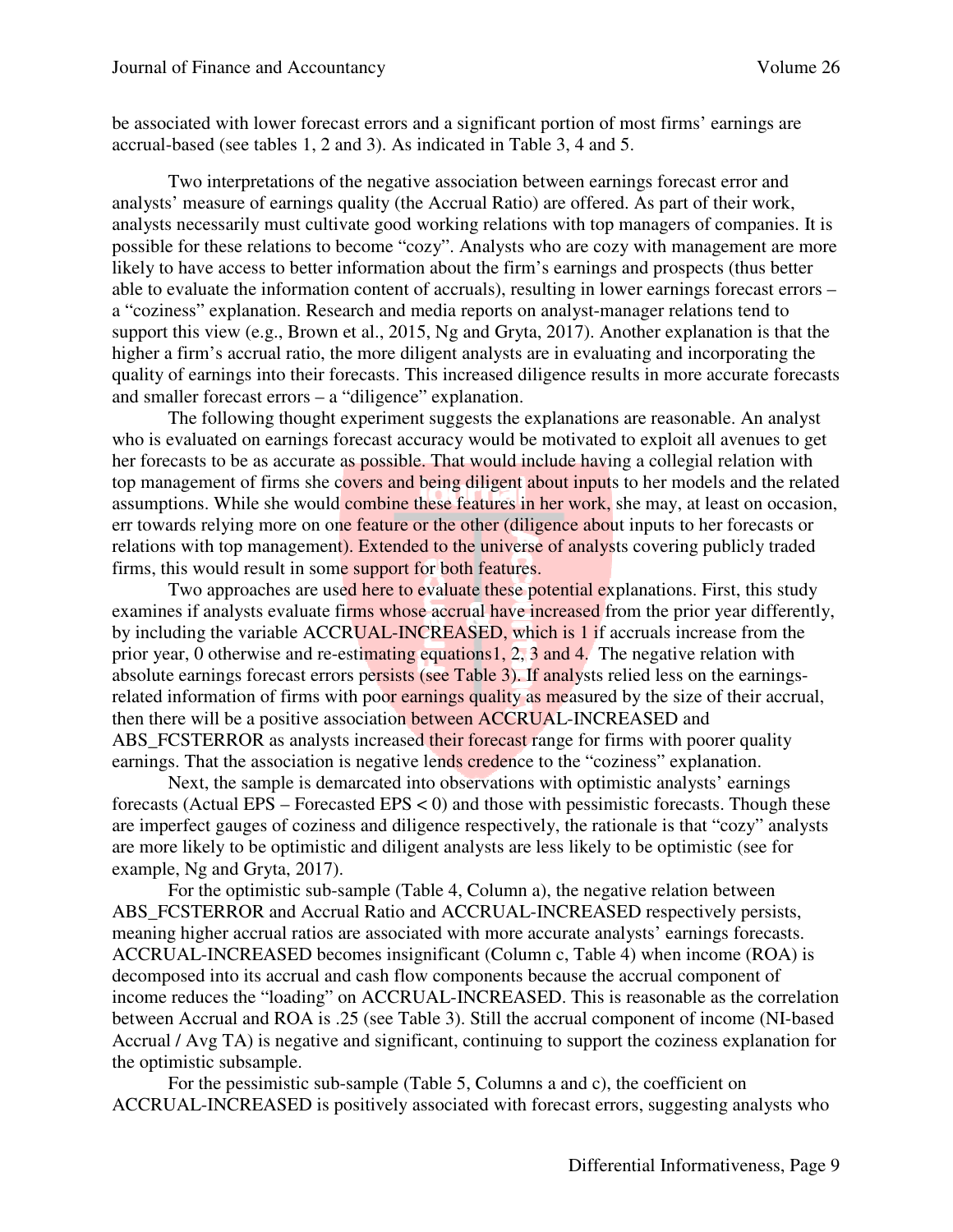don't have a cozy relationship with the firm tend to be less-informed about the content of high accrual firms, resulting in larger forecast errors

Though imperfect measures of coziness and diligence, the optimistic and pessimistic subsamples respectively, provide plausible support for both explanations. The negative coefficient on the Accrual Ratio persists in both subsamples, but it is much smaller in the pessimistic subsample<sup>6</sup>.

The results suggest that the Accrual Ratio carries more information content about earnings quality than the Modified Jones (1991) Model discretionary accrual (Dechow et al., 1995). The insignificant effect of DACC on analysts' forecast may be attributed to analysts having already incorporated the information therein in their earnings forecasts, effect of the accrual anomaly having been largely arbitraged away by market participants or both.

#### **Control variables.**

The control variables in all the analyst forecast error regressions behave similarly. As expected, the number of analyst forecasts and the size of institutional share ownership are negatively associated with analysts' forecast error. Interestingly, Zmijewski's Z-scores are negatively related to analysts' forecast errors. This is likely because analysts pay closer attention to firms facing financial distress resulting in more diligent earnings forecasts. Though the signs are negative, the number of earnings estimates and weak financial condition (measured by Zmijewski's Z-score) are not economically significant determinants of forecast accuracy as the coefficients are close to zero in all estimates (Table 3).

The signs for loss years and book-to-market are positive, confirming that it is difficult to forecast earnings for loss-making and growing firms. The positive sign on book-to-market is also consistent with analysts trusting information about high growth firms more than those of low growth firms and also with analysts relying on market reaction to information about firms for gauges of earnings quality as opposed to solely on formal accounting measures**.** High growth firms will have low book-to-market ratios and vice versa. The positive sign on book-to-market suggests that analysts have smaller earnings forecast errors for high growth firms and larger errors for low growth firms (low growth firms will have larger book-to-market ratios). This suggests that analysts may have better information about high growth firms than low growth firms. This is reasonable to the extent that high growth firms may have greater analyst following and more information flows about them, helping improve analysts' forecasts.

Institutional share ownership is negatively associated with forecast error. This is consistent with institutional investors exerting a constraining effect through the size of their share ownership. These results are unchanged when the models for optimistic forecasts (Table 4) and pessimistic ones (Table 5) are estimated.

#### **5. DISCUSSION AND CONCLUSION**

 $\overline{a}$ 

The results provide some support for both the conceptual notions that some analysts "cozy up" to management to facilitate obtaining information that improves their earnings forecasts, though this may come at the expense of earnings quality while others are more diligent the larger a firm's prior year accrual, helping improve their earnings forecast accuracy.

<sup>&</sup>lt;sup>6</sup> The correlation between accrual and income (ROA) is .25, Thus if high earnings are associated with lower forecast errors and accrual make up a significant portion of earnings, then some of the negative association between the accrual ratio and forecast errors is driven by an "unmanaged" earnings component of the Accrual Ratio.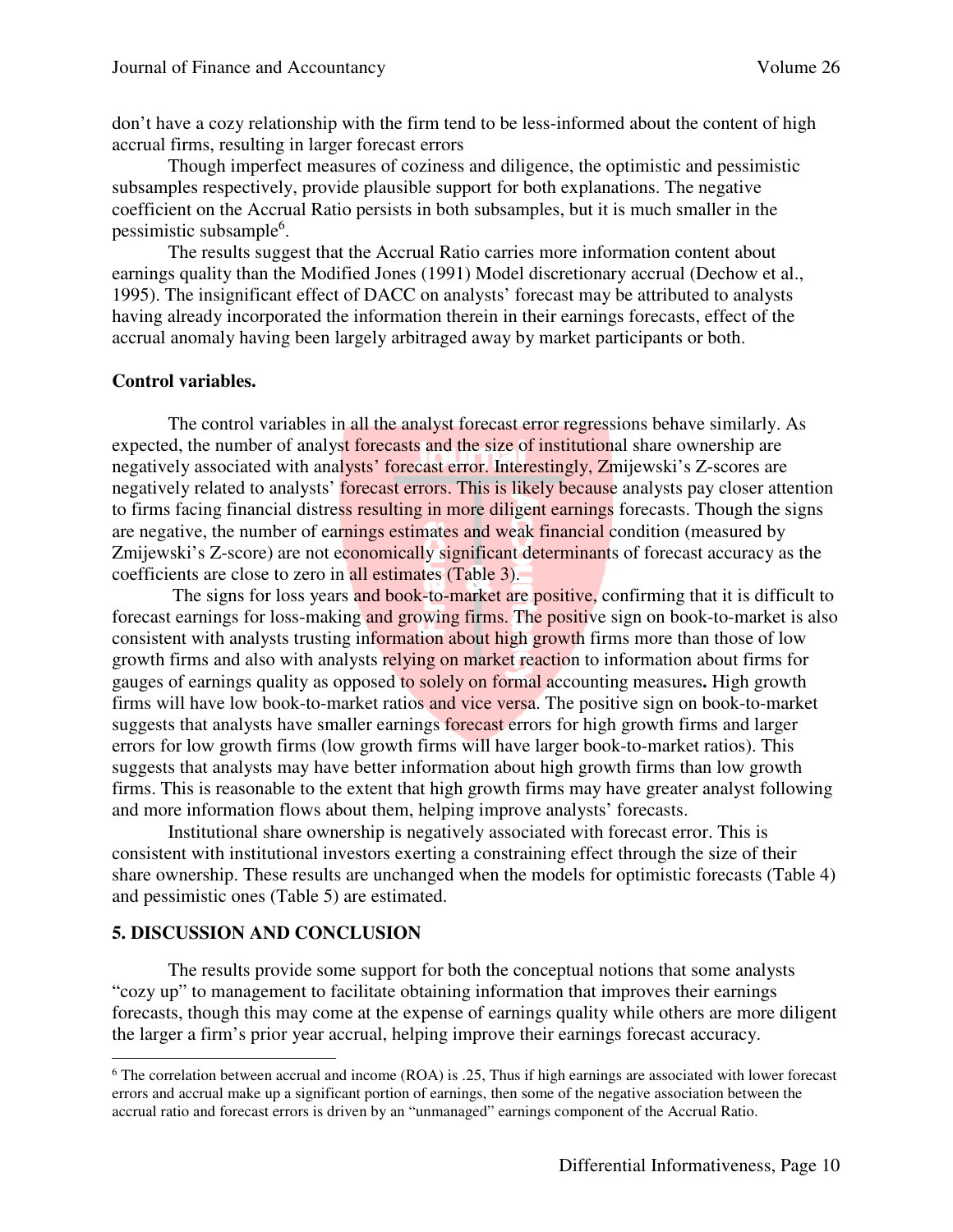Importantly, some analysts likely incorporate the accrual ratio into their earnings forecasts, using it as a gauge of earnings quality while others appear to rely less on it as a gauge of earnings quality.

Practically, an analyst can play both roles (be cozy with management or diligent) at different times with respect to the same firm or can be cozy with the management of one firm while diligent about her earnings forecast for another. Anecdotal and research evidences provide some support for the coziness explanation. The coziness explanation is supported by both Gu et al. (2013) and Brown et al. (2015) who find that analysts view their access to top management as the most important source of information they use in their forecasts and ultimately, stock recommendations. The view of analysts being biased toward management's viewpoint is consistent with their incentives to be more accurate in their forecasts and increase their reputations and compensations (e.g., Gu et al., 2013).

On the other hand, the Modified Jones Model discretionary accruals have close to zero association with analysts' forecast error, suggesting that the information content therein are already embedded in analysts' forecasts, for example, through learning about the accrual anomaly over time, dissipation of the accrual anomaly over time, or both.

This paper responds to recent calls for research on the context of analyst's forecasts generally and inputs to the "black box" of inputs t sell-side analysts' forecasts particularly (e.g. Brown et al., 2015), and for research that can help improve earnings forecasts (Richardson et al., 2010).

Since this study does not track specific analysts, it is possible that the same analyst can fall into the coziness and diligence explanation groups in different years for the same firm depending on the strategy for achieving earnings forecast accuracy for that firm-year. Further research that tracks analyst-specific forecast accuracy by firm temporally with respect to incorporation of the two accrual measures and tests the coziness and diligence explanations as strategies analysts use to improve their forecast accuracy can be improve understanding of an important segment of financial market participants.

#### **REFERENCES**

Ajinkya, B., Bhojraj, S., Sengupta, P., 2005. The association between outside directors, institutional investors and the properties of management earnings forecasts. Journal of accounting Research, 43.3, 343-376.

Beyer, A., Guttman, I., 2011. The Effect of Trading Volume on Analysts' Forecast Bias. The Accounting Review, 86.2, 451-481.

Bhojraj, S., Swaminathan, B., 2009. How does the corporate bond market value capital investments and accrual? Review of Accounting Studies, 14.1, 31-62.

Bhushan, R, 1989. Firm characteristics and analyst following, Journal of Accounting and Economics, 11.2-3, 255-274.

Bradshaw, M. T., Lee, L. F., Peterson, K., 2016. The interactive role of difficulty and incentives in explaining the annual earnings forecast Walkdown. The Accounting Review, 91.4, 995-1021.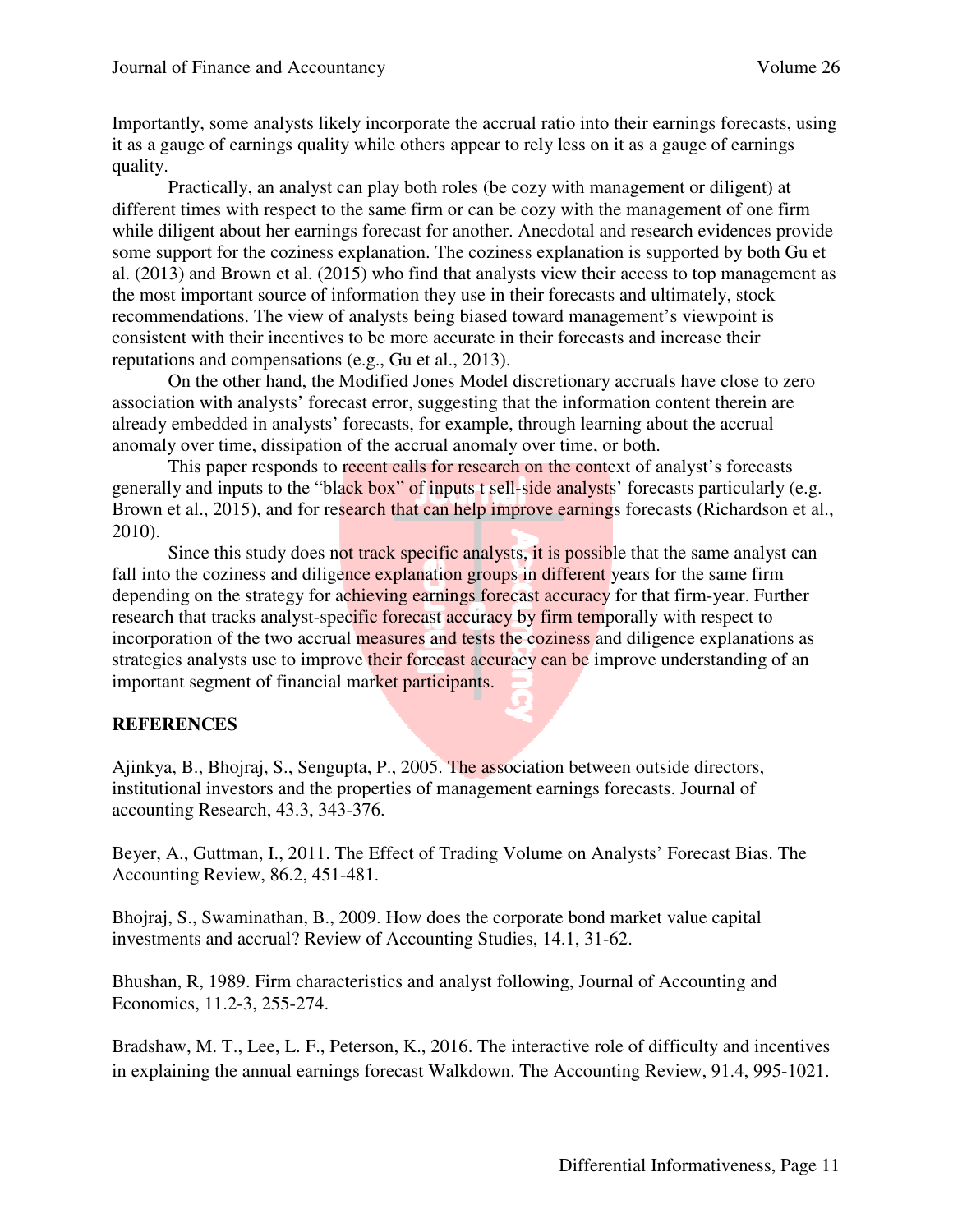Bradshaw, M. T., 2011. Analysts' Forecasts: What Do We Know After Decades of Work? Working paper, Boston College.

Bradshaw, M. T., Richardson, S. A., Sloan, R. G., 2001. Do analysts and auditors use information in accrual? Journal of Accounting Research, 39.1, 45–75.

Brown, L. D., Hagerman, R. L., Griffin, P. A., Zmijewski, M. E., 1987. Security analyst superiority relative to univariate time-series models in forecasting quarterly earnings. Journal of Accounting and Economics, 9.1, 61–87.

Brown, L. D., Call, A. C., Clement, M. B., Sharp, N. Y., 2015. Inside the "Black Box" of Sell-Side financial analysts. Journal of Accounting Research, 53.1, 1-47.

Brown, L. D., 1993. Earnings forecasting research: Its Implications for capital markets research. International Journal of Forecasting, 9, 295–320.

Byard, D., Li, Y., Weintrop, J., 2006. Corporate governance and the quality of financial analysts' information. Journal of Accounting and Public Policy, 25.5, 609-625.

Collins, D. W., Kothari, S.P., 1989. An analysis of intertemporal and cross-sectional determinants of earnings response coefficients. Journal of Accounting and Economics, 11.2-3, 143–181.

Collins, D. W., Gong, G., Hribar, P., 2003. Investor sophistication and the mispricing of accrual. Review of Accounting Studies, 8.2-3, 251–276.

De Bondt, W. F. M, Thaler, R. H., 1995. Financial decision-making in markets and firms: A behavioral perspective. Handbooks in operations research and management science, 9, 385-410.

Dechow, P., Sloan, R., Sweeney, A., 1995. Detecting earnings management. The Accounting Review, 70, 193–225.

Dechow, P. M., 1994. Accounting earnings and cash flows as measures of firm performance: the role of accounting accrual. Journal of Accounting and Economics, 18.1, 3–42.

Dechow, P. M., Hutton, A. P., Sloan, R. G., 2000. The relation between analysts' long-term earnings forecasts and stock price performance following equity offerings. Contemporary Accounting Research, 17.1, 1–32.

DeBondt, W. F. M, Thaler, R., 1985. Does the stock market overreact? The Journal of finance, 40.3, 793-805.

Dechow, P. M., Richardson, S. A., Tuna, I., 2003. Why are earnings kinky? An examination of the earnings management explanation. Review of accounting studies, 8.2-3, 355-384.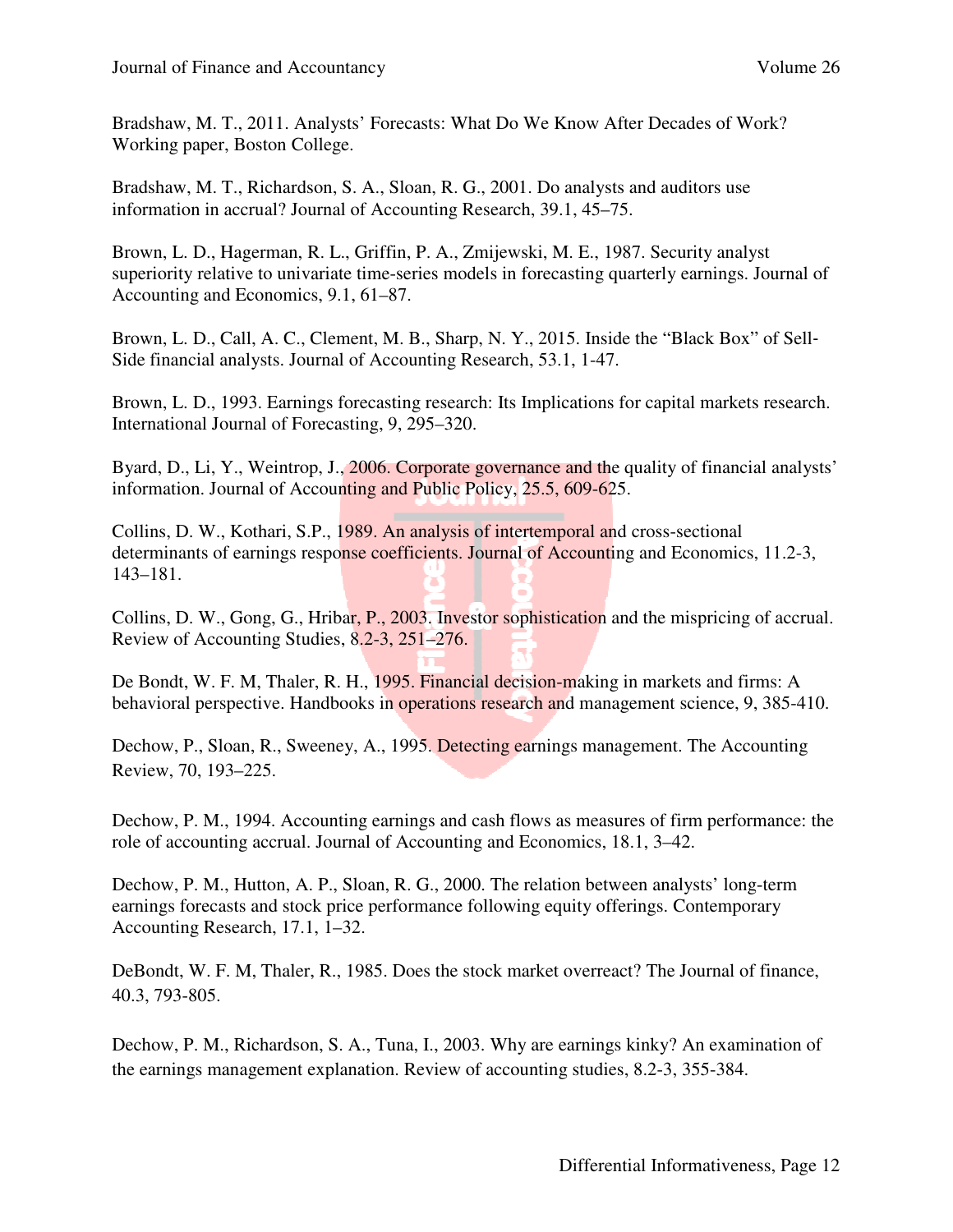Dechow, P. M., Schrand, C. M., 2004. Earnings quality. 1-152.

Easterwood, J. C., Nutt, S. R., 1999. Inefficiency in analysts' earnings forecasts: Systematic misreaction or systematic optimism? The Journal of Finance, 54.5, 1777-1797.

Dichev, I. D., Graham, J. R., Harvey, C. R., Rajgopal, S., 2013. Earnings quality: Evidence from the field. Journal of Accounting and Economics, 1-33

Graham, J. R., Harvey, C. R., Rajgopal, S., 2005. The economic implications of corporate financial reporting, Journal of Accounting and Economics, 40.1-3, 3-73.

Greene, W. H., 2003. Econometric Analysis, 5<sup>th</sup> Edition. Prentice Hall, 198-200.

Gillan, S., Starks, L.T., 2003. Corporate governance, corporate ownership, and the role of institutional investors: A global perspective. Journal of applied Finance, 13(2).

. Gu, Z., Li, Z., Yang, Y. G., 2013. Monitors or Predators: The influence of institutional investors on sell-side analysts. 88.1, 137-169.

Hribar, P., Collins, D. W., 2002. Errors in estimating accrual: Implications for empirical research. Journal of Accounting research, 40.1, 105-134.

Hayn, C., 1995. The information content of losses. Journal of Accounting and Economics, 20.2, 125–153.

Jones, J. F., 1991. Earnings management during import relief investigations. Journal of Accounting Research, 29.2, 193–228.

Ke, B., Petroni, K., 2004. How informed are actively trading institutional investors? Evidence from their trading behavior before a break in a string of consecutive earnings increases. Journal of Accounting Research, 42.5, 895-927.

Kothari, S., Leone, A., Wasley, C., 2005. Performance matched discretionary accrual measures. Journal of Accounting and Economics, 39, 163–197.

Kaplan-Schweser., 2017. CFA Exam Level 2, Book 2, Financial Reporting and Analysis and Corporate Finance, 136-137.

Lang, M. H., Lundholm, R. J., 1996. Corporate disclosure policy and analyst behavior*.* The Accounting Review, 71.4, 467-492.

Lang, M. H., Lins, K.V., Miller, D. P., 2003. ADRs, analysts, and accuracy: Does cross listing in the United States improve a firm's information environment and increase market value? Journal of Accounting Research, 41.2, 317-345.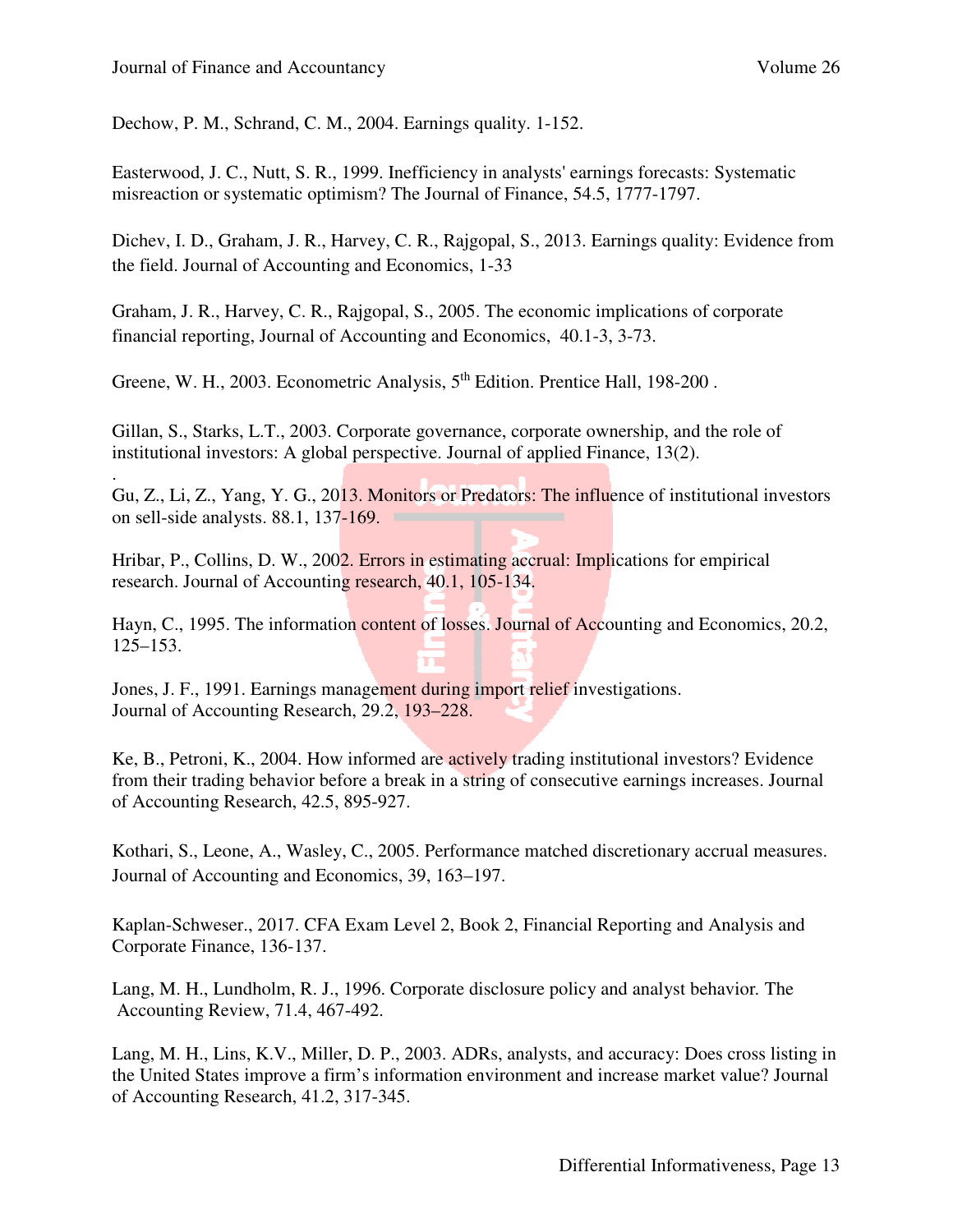Libby, R., Libby, P. A., Short, D. G., 2007. Financial Accounting, 5<sup>th</sup> Edition. McGrw-Hill Learning Solutions.

Lim, T., 2001. Rationality and analysts' forecast bias. The Journal of Finance, 56.1, 369-385.

Michaely, R., Womack, P., 1999. Conflict of interest and the credibility of underwriter analyst recommendations. The Review of Financial Studies, 12, 653–86.

Nelson, M. W., Skinner, D. J., 2013. How should we think about earnings quality? A discussion of earnings quality: Evidence from the field. Journal of Accounting and Economics, 56, 34–41.

Ng, S., Gryta, T., 2017. New Wall Street conflict: Analysts say 'buy' to win special access for their clients. Wall Street Journal, January 19, 2017.

Rangan, S., Sloan, R. G., 1998. Implications of the integral approach to quarterly reporting for the Post-Earnings-Announcement Drift. The Accounting Review, 73.3, 353-371.

Richardson, S., Tuna, I., Wysocki, P., 2010. Accounting anomalies and fundamental analysis: A review of recent research advances. Journal of Accounting and Economics, 50.2-3, 410-454.

Skinner, D. J., Sloan, R. G., 2002. Earnings surprises, growth expectations, and stock returns or don't let an earnings torpedo sink your portfolio. Review of Accounting Studies, 7.2-3, 289-312.

Sloan, R. G., 1996. Do stock prices fully reflect information in accrual and cash flows about Future Earnings? Accounting Review, 71.3, 289–315.

Xie, H., 2001. The Mispricing of Abnormal Accrual. Accounting Review, 76.3, 357–373.

Zmijewski, M. E., 1984. Methodological issues related to the estimation of financial distress prediction models. Journal of Accounting research, 59-82.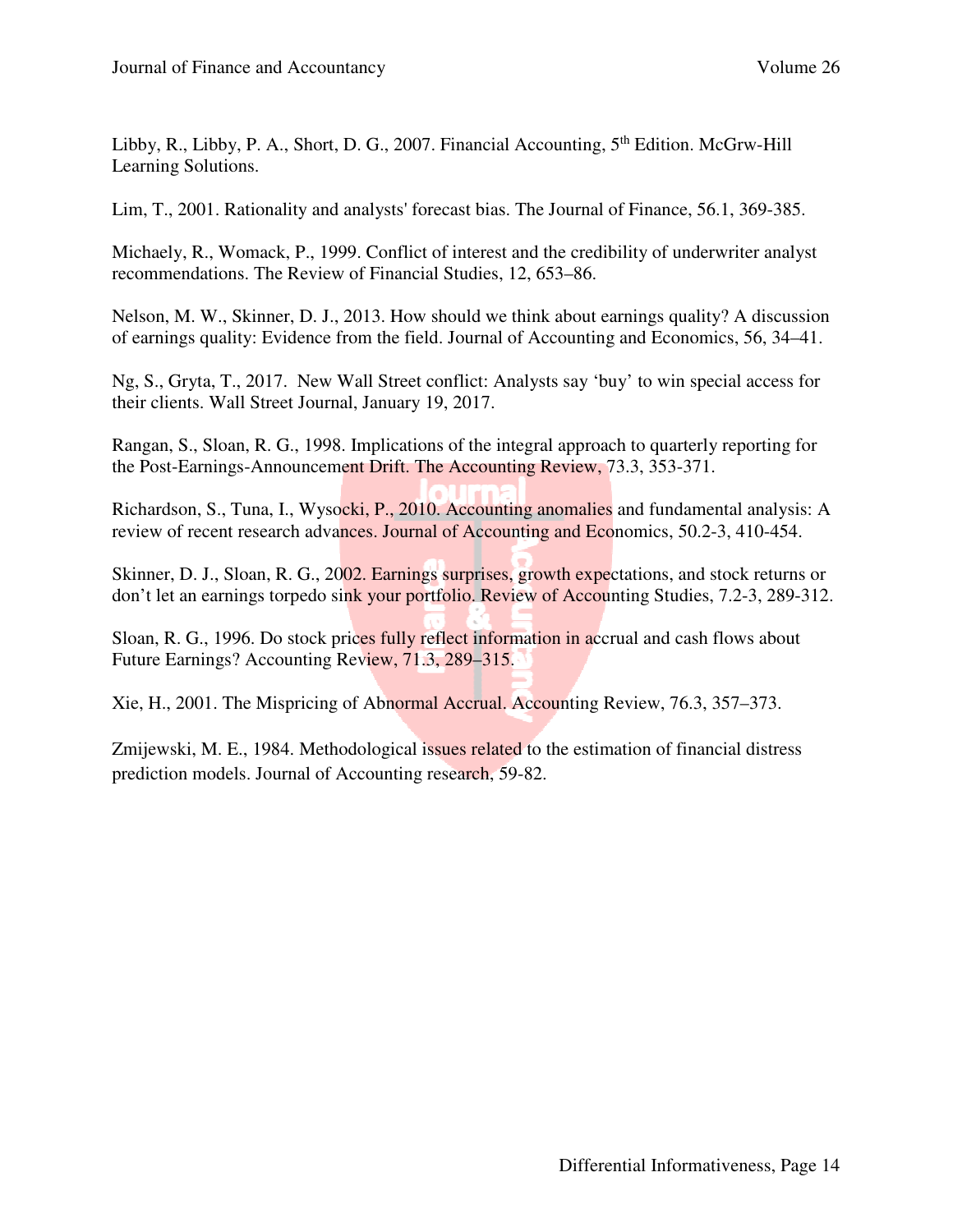### Table 1: Descriptive Statistics - Primary Variables

|                                             |  | Mean       | 1 <sub>st</sub><br>Quartile | Median   | 3rd<br>Quartile | Std. Dev.  |
|---------------------------------------------|--|------------|-----------------------------|----------|-----------------|------------|
| Scaled Mean Analysts' Forecast Error        |  | $-0.01$    | $-0.01$                     | 0.00     | 0.00            | 0.05       |
| Scaled Mean Absolute Analysts' Forecast     |  | 0.02       | 0.00                        | 0.00     | 0.01            | 0.06       |
| Error                                       |  |            |                             |          |                 |            |
| <b>ROA</b>                                  |  | $-0.00$    | $-0.02$                     | 0.04     | 0.09            | 0.19       |
| Number of EPS Estimates                     |  | 9.58       | 3.00                        | 7.00     | 14.00           | 8.69       |
| Inst. Share Ownership Ratio                 |  | 0.52       | 0.29                        | 0.54     | 0.75            | 0.28       |
| Zmijewski's Z Score                         |  | 4.60       | 2.01                        | 3.37     | 5.60            | 5.14       |
| Book-to-Market                              |  | 0.57       | 0.26                        | 0.46     | 0.74            | 0.47       |
| 2 Digit Discretionary Accrual (\$Millions)  |  | $$-65.48$  | $$-47.92$                   | $$-0.34$ | \$26.60         | \$284.06   |
| Absolute Discretionary Accrual (\$Millions) |  | \$149.29   | \$10.40                     | \$34.06  | \$115.50        | \$308.33   |
| Cashflow-based Accrual Ratio                |  | 0.01       | $-0.02$                     | 0.01     | 0.05            | 0.14       |
| NI-based Accrual/Avg TA                     |  | $-0.07$    | $-0.10$                     | $-0.05$  | $-0.01$         | 0.10       |
| CFO / Avg TA                                |  | 0.06       | 0.02                        | 0.09     | 0.14            | 0.15       |
| Loss Year                                   |  | 0.30       | 0.00                        | 0.00     | 1.00            | 0.46       |
| Net Income (\$Millions)                     |  | \$94.62    | $$-3.63$                    | \$10.55  | \$68.03         | \$251.73   |
| Average Total Assets (\$Millions)           |  | \$2,227.73 | \$105.20                    | \$372.71 | \$1,580.78      | \$4,838.68 |
| Market Value of Equity (\$Millions)         |  | \$2,231.66 | \$112.52                    | \$417.97 | \$1,678.21      | \$4,498.01 |
| <b>Total Assets (\$Millions)</b>            |  | \$2,314.10 | \$109.47                    | \$390.06 | \$1,653.56      | \$5,017.71 |
| $\mathcal N$                                |  | 60,842     |                             |          |                 |            |
|                                             |  |            |                             |          |                 |            |
|                                             |  | T.         |                             |          |                 |            |
|                                             |  |            |                             |          |                 |            |
|                                             |  |            |                             |          |                 |            |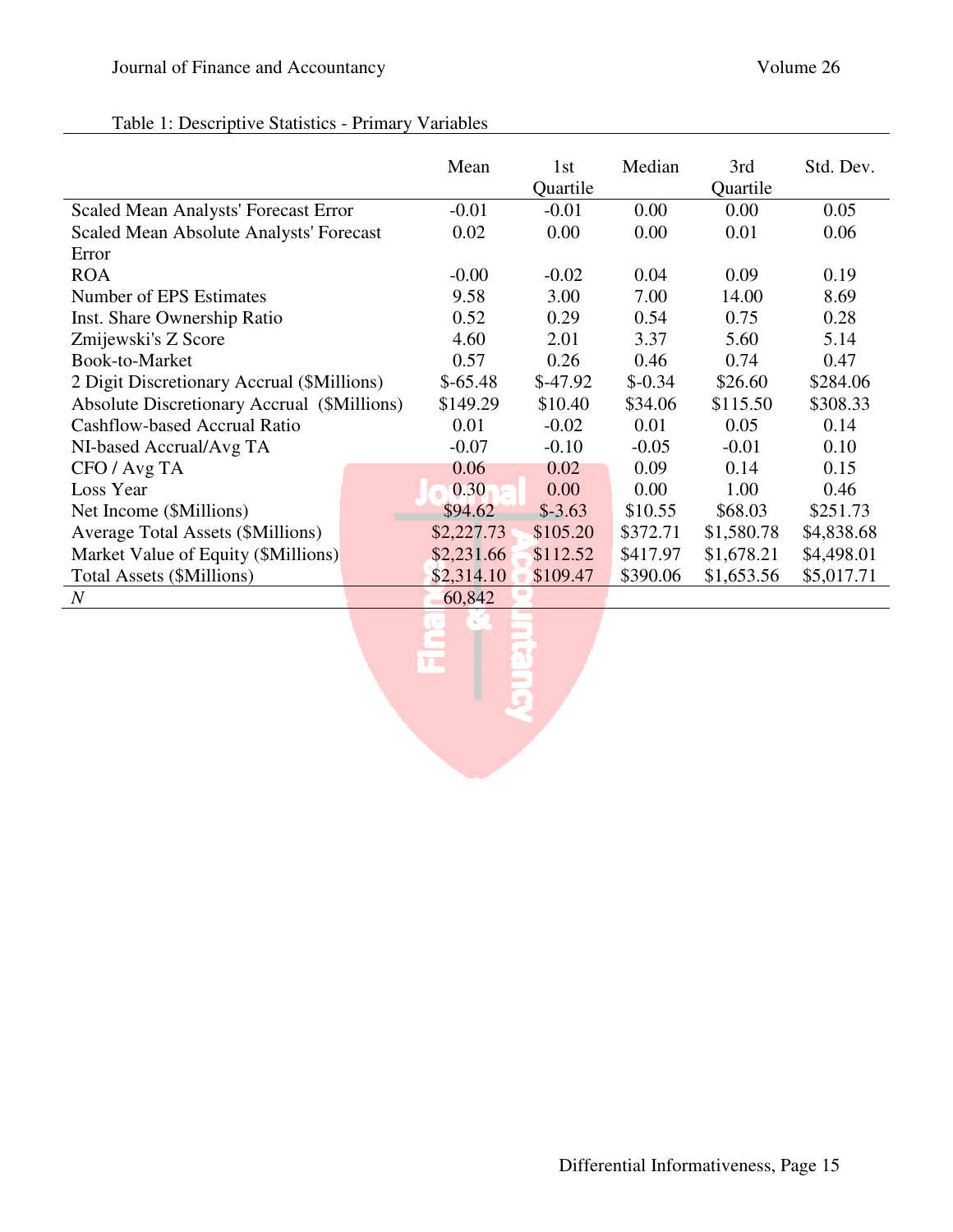### Journal of Finance and Accountancy Volume 26

#### **Table 2, Correlation Matrix of Primary Variables**

|                                           |           | 2         | 3         | 4         |           | 6         |           | 8         | 9         | 10        | 11       | 12        | 13 |
|-------------------------------------------|-----------|-----------|-----------|-----------|-----------|-----------|-----------|-----------|-----------|-----------|----------|-----------|----|
| Mean Analysts' Forecast Error, 1          |           |           |           |           |           |           |           |           |           |           |          |           |    |
| Mean Absolute Analysts' Forecast Error, 2 | $-0.83**$ |           |           |           |           |           |           |           |           |           |          |           |    |
| ROA, 3                                    | $0.27**$  | $-0.35**$ |           |           |           |           |           |           |           |           |          |           |    |
| Number of EPS Estimates, 4                | $0.16**$  | $-0.21**$ | $0.19**$  |           |           |           |           |           |           |           |          |           |    |
| Inst. Share Ownership Ratio, 5            | $0.23**$  | $-0.29**$ | $0.27**$  | $0.42**$  |           |           |           |           |           |           |          |           |    |
| Zmijewski's Z Score, 6                    | $0.17**$  | $-0.25**$ | $0.27**$  | $0.06**$  | $0.07**$  |           |           |           |           |           |          |           |    |
| Book-to-Market, 7                         | $-0.25**$ | $0.29**$  | $-0.02**$ | $-0.19**$ | $-0.14**$ | $-0.26**$ |           |           |           |           |          |           |    |
| Discretionary Accrual, 8                  | $-0.02**$ | $0.04**$  | $0.01*$   | $-0.40**$ | $-0.14**$ | $0.09**$  | $0.06**$  |           |           |           |          |           |    |
| Absolute Discretionary Accrual, 9         | $0.04**$  | $-0.05**$ | $0.06**$  | $0.41**$  | $0.18**$  | $-0.11**$ | $-0.02**$ | $-0.73**$ |           |           |          |           |    |
| Accrual Ratio, 10                         | $0.15**$  | $-0.19**$ | $0.26**$  | $0.05**$  | $0.06**$  | $0.16**$  | $-0.08**$ | $0.07**$  | $-0.03**$ |           |          |           |    |
| Total Accrual/Avg TA, 11                  | $0.25**$  | $-0.27**$ | $0.49**$  | $-0.01$   | $0.06**$  | $0.19**$  | $-0.03**$ | $0.20**$  | $-0.09**$ | $0.34**$  |          |           |    |
| CFO / Avg TA, 12                          | $0.17**$  | $-0.26**$ | $0.79**$  | $0.24**$  | $0.28**$  | $0.21**$  | $-0.01**$ | $-0.13**$ | $0.14**$  | $0.10**$  | $-.08**$ |           |    |
| Loss Year, 13                             | $-0.34**$ | $0.39**$  | $-0.70**$ | $-0.18**$ | $-0.24**$ | $-0.20**$ | $0.13**$  | $-0.01**$ | $-0.05**$ | $-0.25**$ | $-41**$  | $-0.54**$ |    |

Forecast error variables are scaled by stock price at the end of the fiscal year. \* *<sup>p</sup>* < 0.10, \*\* *<sup>p</sup>* < 0.05, \*\*\* *p* < 0.01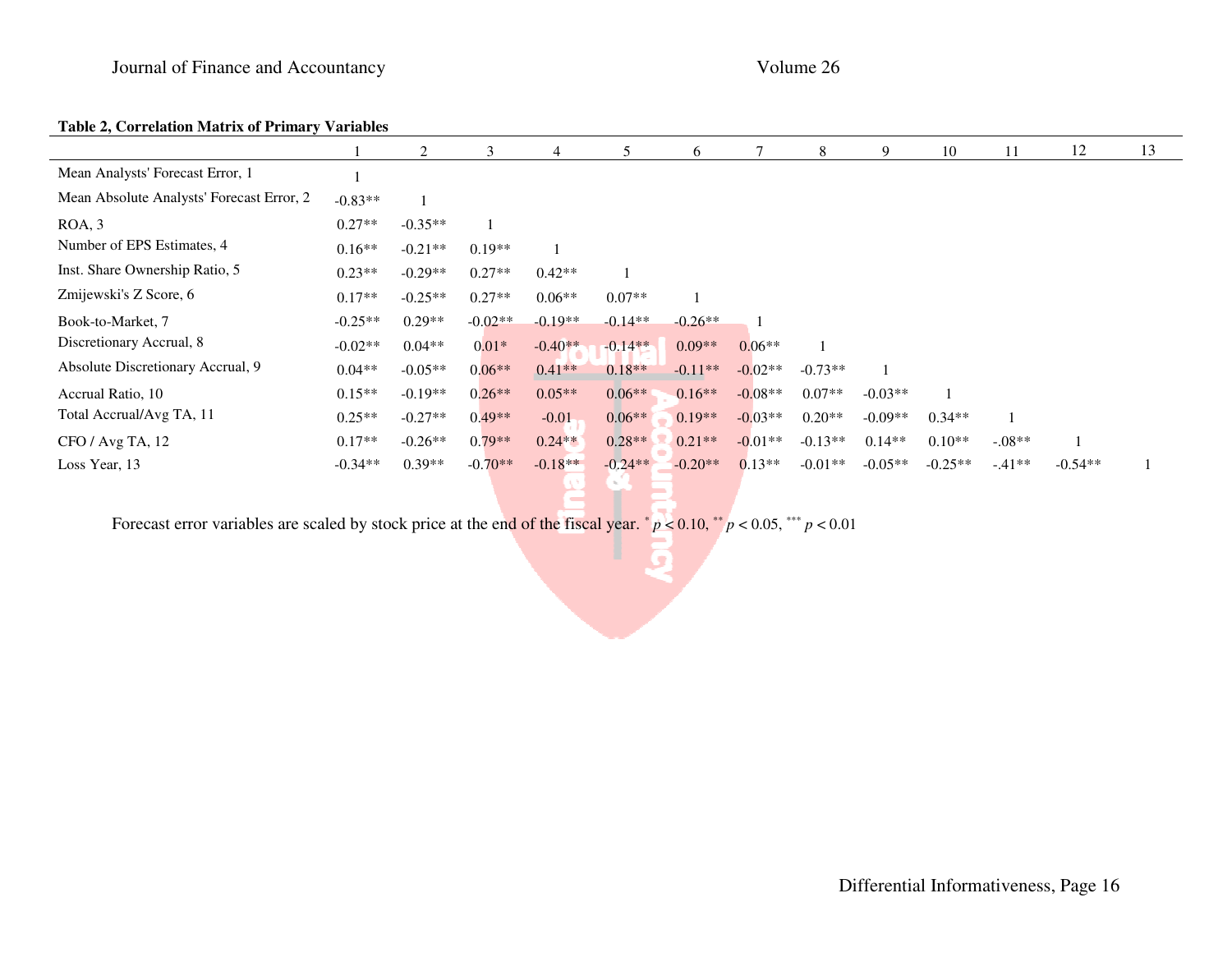|  |  | Table 3: Informativeness of Measures of Accrual to <i>Analysts'</i> Forecast Error |
|--|--|------------------------------------------------------------------------------------|
|  |  |                                                                                    |

|                                       | Model 1a    | Model 1b    | Model 1c    | Model 1d                    |
|---------------------------------------|-------------|-------------|-------------|-----------------------------|
| Intercept                             | $0.036***$  | $0.035***$  | $0.033***$  | $0.033***$                  |
|                                       | (0.000)     | (0.000)     | (0.000)     | (0.000)                     |
| <b>Cashflow-based Accrual Ratio</b>   | $-0.026***$ |             | $-0.016***$ |                             |
|                                       | (0.000)     |             | (0.000)     |                             |
| Accrual-Increased                     | $-0.002***$ |             | $-0.000$    |                             |
|                                       | (0.000)     |             | (0.946)     |                             |
| <b>ROA</b>                            | $-0.038***$ | $-0.042***$ |             |                             |
|                                       | (0.000)     | (0.000)     |             |                             |
| Number of EPS Estimates               | $-0.000***$ | $-0.000***$ | $-0.000***$ | $\textnormal{-0.000}^{***}$ |
|                                       | (0.000)     | (0.000)     | (0.000)     | (0.000)                     |
| Inst. Share Ownership Ratio           | $-0.033***$ | $-0.033***$ | $-0.032***$ | $-0.032***$                 |
|                                       | (0.000)     | (0.000)     | (0.000)     | (0.000)                     |
| Zmijewski's Z Score                   | $-0.001***$ | $-0.001***$ | $-0.001***$ | $-0.001***$                 |
|                                       | (0.000)     | (0.000)     | (0.000)     | (0.000)                     |
| Loss Year                             | $0.029***$  | $0.030***$  | $0.024***$  | $0.024***$                  |
|                                       | (0.000)     | (0.000)     | (0.000)     | (0.000)                     |
| Book-to-Market                        | $0.023***$  | $0.023***$  | $0.024***$  | $0.024***$                  |
|                                       | (0.000)     | (0.000)     | (0.000)     | (0.000)                     |
| <b>Absolute Discretionary Accrual</b> |             | $0.000***$  |             | 0.000                       |
|                                       | o           | (0.032)     |             | (0.528)                     |
| NI-based Accrual/Avg TA               | o           |             | $-0.100***$ | $-0.107***$                 |
|                                       |             |             | (0.000)     | (0.000)                     |
| CFO / Avg TA                          |             |             | $-0.045***$ | $-0.046***$                 |
|                                       |             |             | (0.000)     | (0.000)                     |
| Sector and Year Fixed-Effects         | Yes         | Yes         | Yes         | Yes                         |
| $\overline{N}$                        | 60842       | 60842       | 60842       | 60842                       |
| Adj R-squared                         | 0.287       | 0.283       | 0.299       | 0.298                       |

*p*-values in parentheses;  $p < 0.10$ ,  $p < 0.05$ ,  $p < 0.01$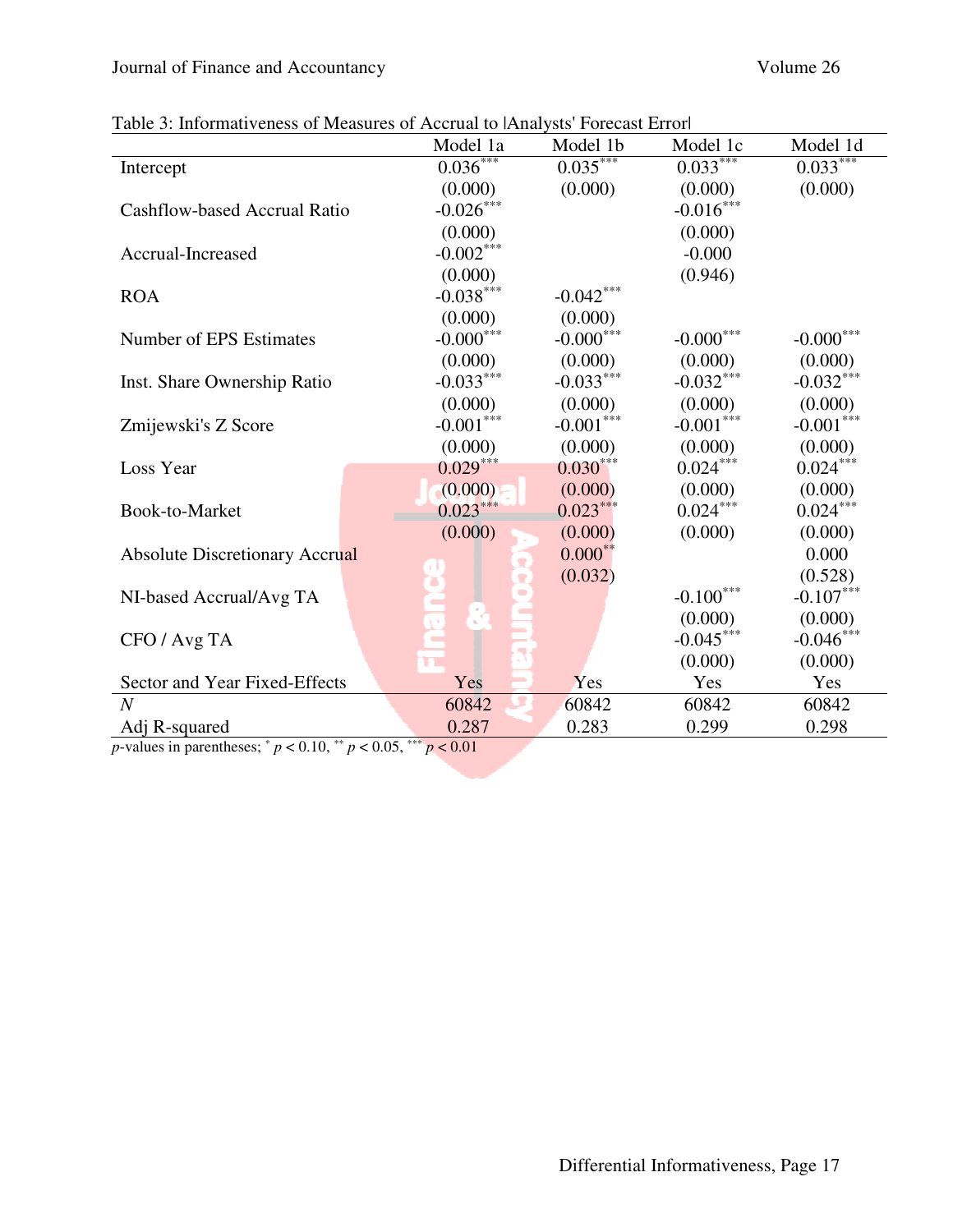| <b>1. Informativeness of measures of receival to Optimistic rinarysts Torceast Enforc</b> | Model 1a    | Model 1b                         | Model 1c               | Model 1d                         |
|-------------------------------------------------------------------------------------------|-------------|----------------------------------|------------------------|----------------------------------|
| Intercept                                                                                 | $0.045***$  | $0.042***$                       | $0.041***$             | $0.040***$                       |
|                                                                                           | (0.000)     | (0.000)                          | (0.000)                | (0.000)                          |
| Cashflow-based Accrual Ratio                                                              | $-0.042***$ |                                  | $-0.025***$            |                                  |
|                                                                                           | (0.000)     |                                  | (0.000)                |                                  |
| Accrual-Increased                                                                         | $-0.004***$ |                                  | $-0.001$               |                                  |
|                                                                                           | (0.000)     |                                  | (0.281)                |                                  |
| <b>ROA</b>                                                                                | $-0.052***$ | $\textbf{-0.058}^{\ast\ast\ast}$ |                        |                                  |
|                                                                                           | (0.000)     | (0.000)                          |                        |                                  |
| Number of EPS Estimates                                                                   | $-0.001***$ | $-0.001***$                      | $-0.001***$            | $\textbf{-0.001}^{\ast\ast\ast}$ |
|                                                                                           | (0.000)     | (0.000)                          | (0.000)                | (0.000)                          |
| Inst. Share Ownership Ratio                                                               | $-0.043***$ | $-0.043***$                      | $-0.042***$            | $-0.042***$                      |
|                                                                                           | (0.000)     | (0.000)                          | (0.000)                | (0.000)                          |
| Zmijewski's Z Score                                                                       | $-0.002***$ | $-0.002***$                      | $-0.002***$            | $-0.002***$                      |
|                                                                                           | (0.000)     | (0.000)                          | (0.000)                | (0.000)                          |
| Loss Year                                                                                 | $0.035***$  | $0.036***$                       | $0.029***$             | $0.030^{\ast\ast\ast}$           |
|                                                                                           | (0.000)     | (0.000)                          | (0.000)                | (0.000)                          |
| Book-to-Market                                                                            | $0.027***$  | $0.027***$                       | $0.028^{\ast\ast\ast}$ | $0.028***$                       |
|                                                                                           | (0.000)     | (0.000)                          | (0.000)                | (0.000)                          |
| <b>Absolute Discretionary Accrual</b>                                                     |             | $0.000***$                       |                        | $0.000*$                         |
|                                                                                           |             | (0.000)                          |                        | (0.063)                          |
| NI-based Accrual/Avg TA                                                                   | o           |                                  | $-0.137***$            | $-0.148***$                      |
|                                                                                           |             |                                  | (0.000)                | (0.000)                          |
| CFO / Avg TA                                                                              |             |                                  | $-0.050***$            | $-0.052***$                      |
|                                                                                           |             |                                  | (0.000)                | (0.000)                          |
| Sector and Year Fixed-Effects                                                             | Yes         | Yes                              | Yes                    | Yes                              |
| $\overline{N}$                                                                            | 29999       | 29999                            | 29999                  | 29999                            |
| Adj R-squared                                                                             | 0.338       | 0.332                            | 0.355                  | 0.354                            |
| <i>p</i> -values in parentheses; $^* p < 0.10$ , $^{**} p < 0.05$ , $^{***} p < 0.01$     |             |                                  |                        |                                  |

Table 4: Informativeness of Measures of Accrual to Optimistic Analysts' Forecast Errors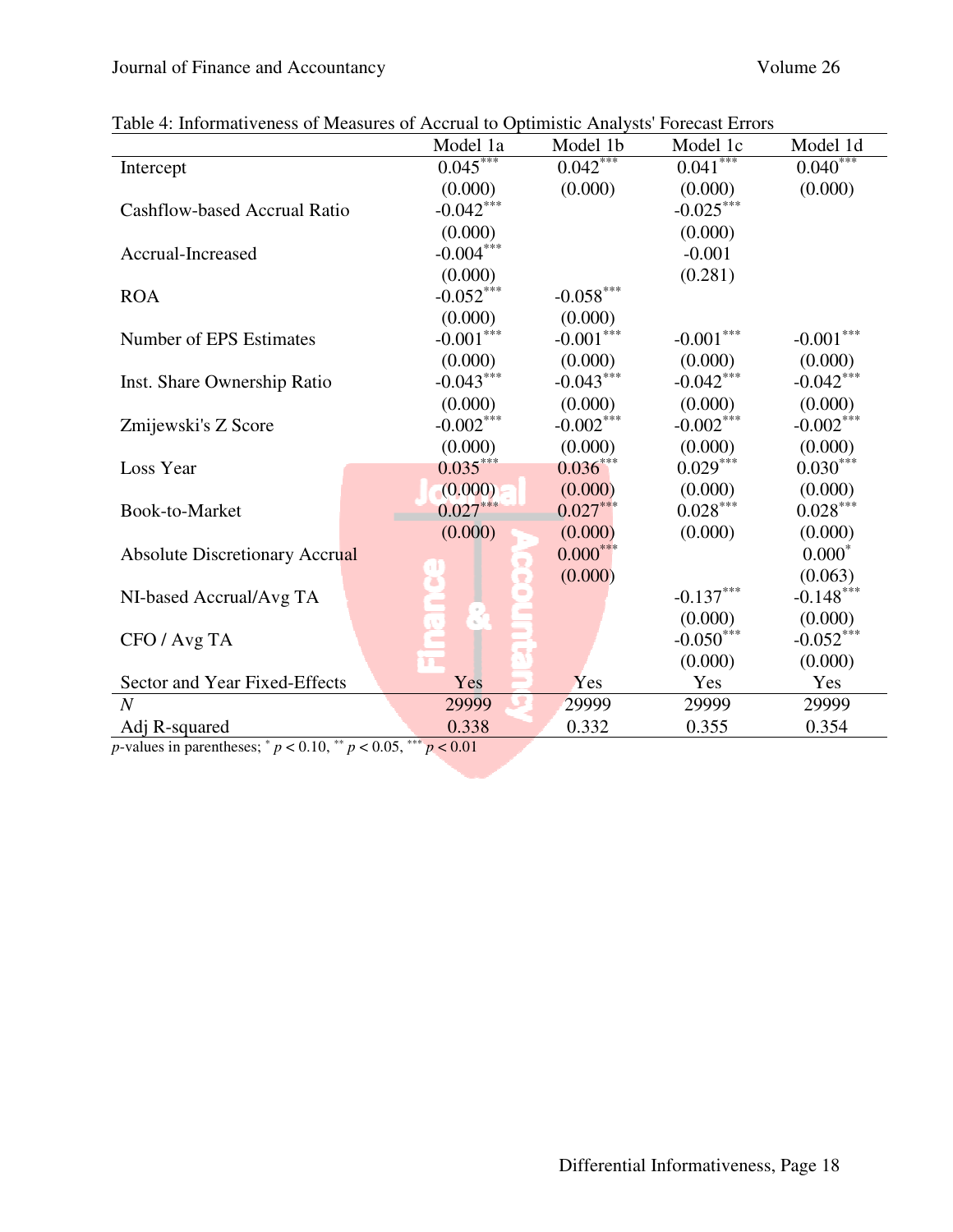|                                       | Model 1a        | Model 1b               | Model 1c          | Model 1d                             |
|---------------------------------------|-----------------|------------------------|-------------------|--------------------------------------|
| Intercept                             | $0.024***$      | $0.025***$             | $0.025***$        | $0.025***$                           |
|                                       | (0.000)         | (0.000)                | (0.000)           | (0.000)                              |
| <b>Cashflow-based Accrual Ratio</b>   | $-0.011***$     |                        | $-0.011***$       |                                      |
|                                       | (0.000)         |                        | (0.000)           |                                      |
| Accrual-Increased                     | $0.002^{***}\,$ |                        | $0.001\mbox{***}$ |                                      |
|                                       | (0.000)         |                        | (0.001)           |                                      |
| <b>ROA</b>                            | $-0.025***$     | $-0.026***$            |                   |                                      |
|                                       | (0.000)         | (0.000)                |                   |                                      |
| Number of EPS Estimates               | $-0.000***$     | $-0.000***$            | $-0.000***$       | $\textnormal{-0.000}^{\ast\ast\ast}$ |
|                                       | (0.000)         | (0.000)                | (0.000)           | (0.000)                              |
| Inst. Share Ownership Ratio           | $-0.021***$     | $-0.021***$            | $-0.020***$       | $-0.020***$                          |
|                                       | (0.000)         | (0.000)                | (0.000)           | (0.000)                              |
| Zmijewski's Z Score                   | $-0.001***$     | $-0.001***$            | $-0.001***$       | $-0.001***$                          |
|                                       | (0.000)         | (0.000)                | (0.000)           | (0.000)                              |
| Loss Year                             | $0.009***$      | $0.010***$             | $0.007***$        | $0.007***$                           |
|                                       | (0.000)         | (0.000)                | (0.000)           | (0.000)                              |
| Book-to-Market                        | $0.011***$      | $0.011***$             | $0.012***$        | $0.012***$                           |
|                                       | (0.000)         | (0.000)                | (0.000)           | (0.000)                              |
| <b>Absolute Discretionary Accrual</b> | O               | $-0.000$ <sup>**</sup> |                   | $-0.000*$                            |
|                                       | ÷               | (0.012)                |                   | (0.074)                              |
| NI-based Accrual/Avg TA               |                 |                        | $-0.029***$       | $-0.032***$                          |
|                                       | e i             |                        | (0.000)           | (0.000)                              |
| CFO / Avg TA                          | Ñ<br>'n.        |                        | $-0.041***$       | $-0.041***$                          |
|                                       |                 |                        | (0.000)           | (0.000)                              |
| Sector and Year Fixed-Effects         | S)<br>Yes       | Yes                    | Yes               | Yes                                  |
| $\overline{N}$                        | 30843           | 30843                  | 30843             | 30843                                |
| Adj R-squared                         | 0.175           | 0.174                  | 0.181             | 0.180                                |

Table 5: Informativeness of Measures of Accrual to Pessimistic Analysts' Forecast Errors

*p*-values in parentheses; \* *p* < 0.10, \*\* *p* < 0.05, \*\*\* *p* < 0.01